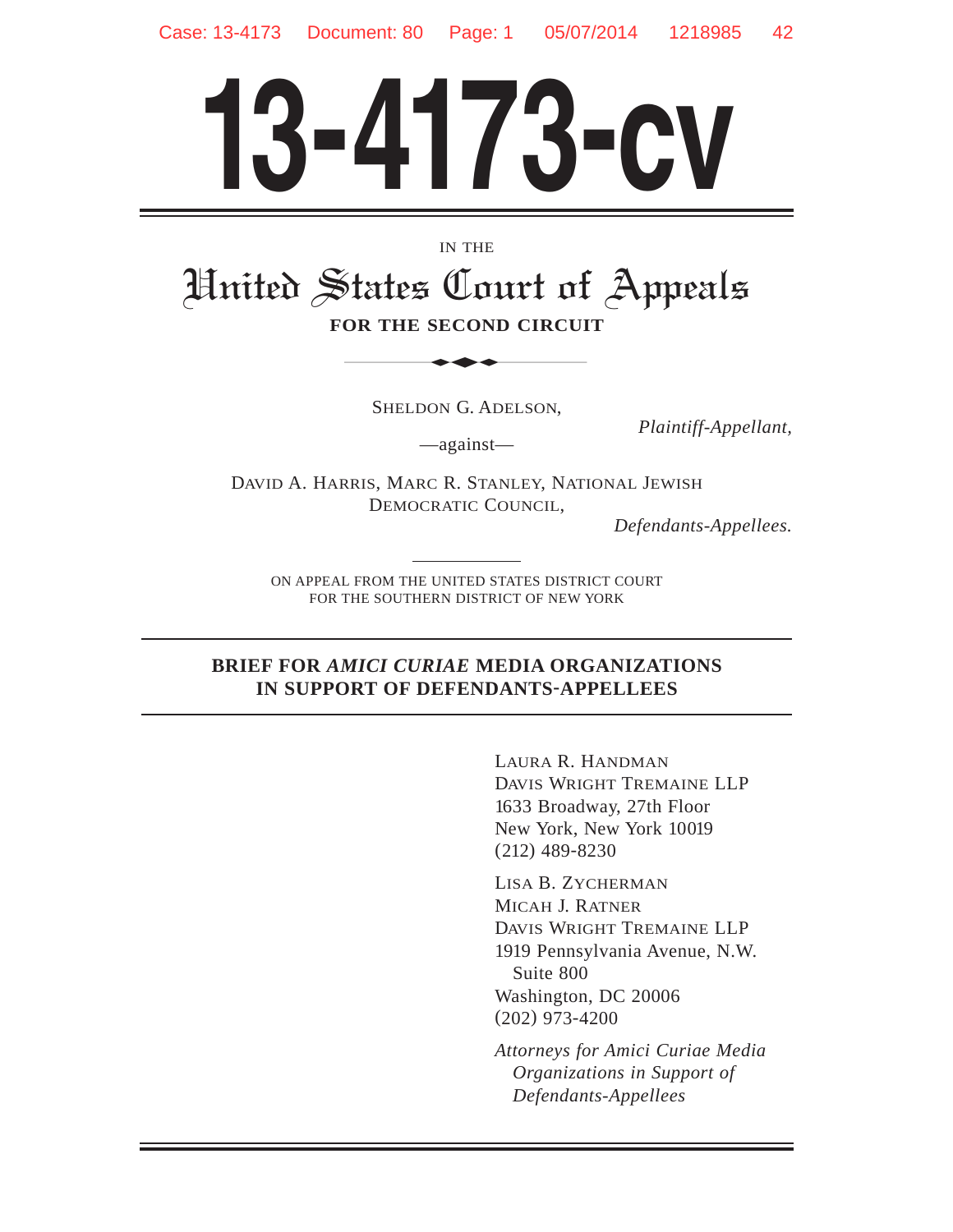#### **CORPORATE DISCLOSURE STATEMENT**

Pursuant to Rules  $26.1$  and  $29(c)(1)$  of the Federal Rules of Appellate Procedure, undersigned counsel for *amici curiae* provide the following disclosures of corporate identity:

The Association of American Publishers, Inc. is a nonprofit corporation that has no parent company and issues no stock.

Bloomberg L.P. d/b/a Bloomberg News is a privately held company.

The Center for Public Integrity is a nonprofit organization. It has no parent company and issues no stock.

The Digital Media Law Project is an unincorporated association hosted by the Berkman Center for Internet & Society at Harvard University.

The E.W. Scripps Company is a publicly traded corporation. It has no parent corporation, and no publicly owned company owns 10% or more of its stock.

Gannett Co., Inc. is a publicly traded company and has no affiliates or subsidiaries that are publicly owned. No publicly held company holds 10% or more of its stock.

The Media Law Resource Center has no parent corporation and issues no stock.

i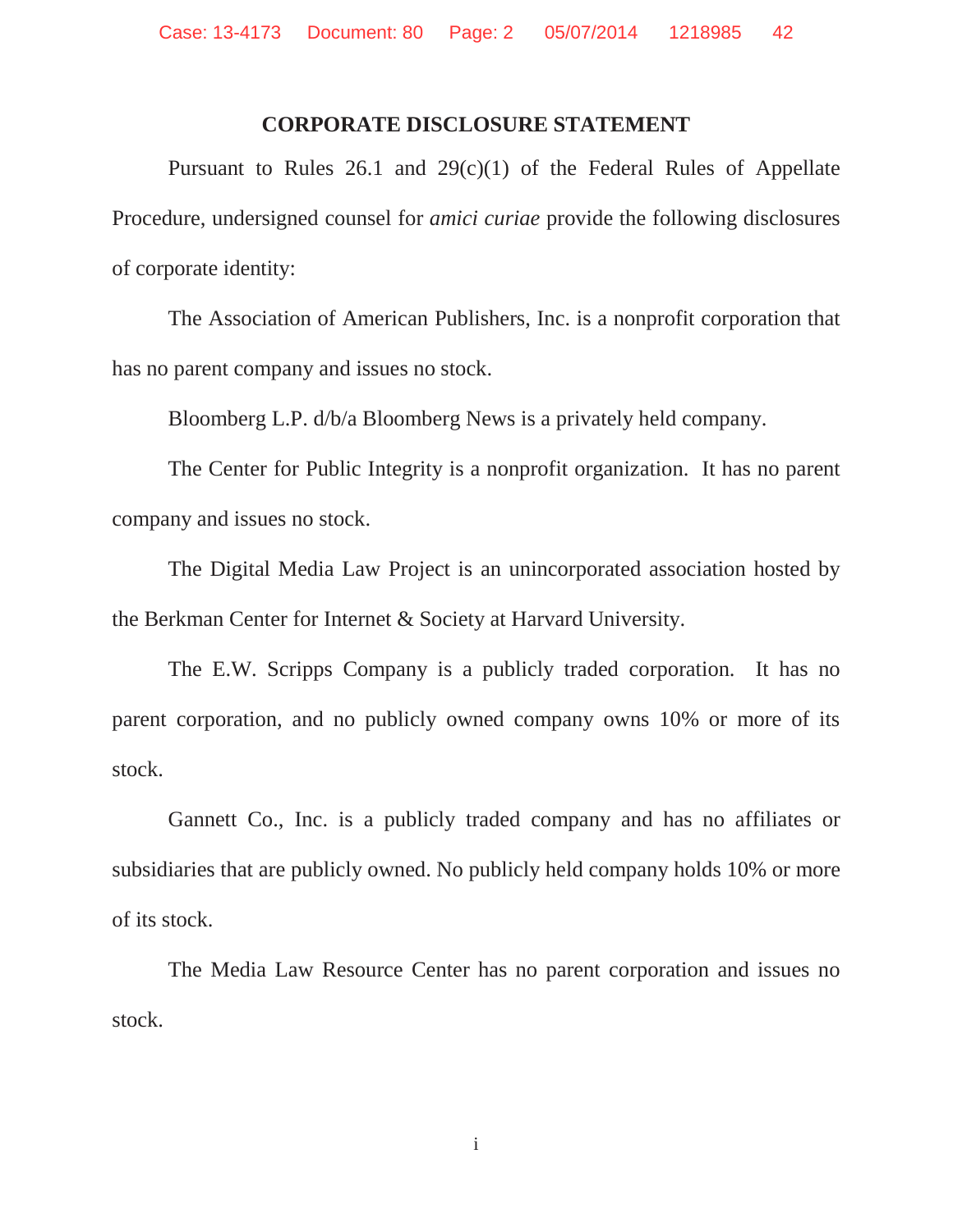The National Press Photographers Association is a 501(c)(6) nonprofit organization that has no parent company and issues no stock.

National Public Radio, Inc. is a privately supported, not-for-profit membership organization that has no parent company and issues no stock.

NBCUniversal Media, LLC is indirectly owned by Comcast Corporation. Comcast Corporation is a publicly held corporation. No other publicly held corporation owns 10% or more of the equity of NBCUniversal Media, LLC.

The Newspaper Association of America is a non-stock corporation with no parent corporation, and no publicly held corporation owns 10% or more of any form of interest in it.

The New York Times Company is a publicly traded company and has no affiliates or subsidiaries that are publicly owned. No publicly held company owns 10% or more of its stock.

The Online News Association is a nonprofit organization. It has no parent company and issues no stock.

The Reporters Committee for Freedom of the Press is an unincorporated association of reporters and editors with no parent corporation and no stock.

Reuters America LLC is an indirect wholly-owned subsidiary of Thomson Reuters Corporation, a publicly held company. No publicly held company owns 10% or more of the stock of Thomson Reuters Corporation.

ii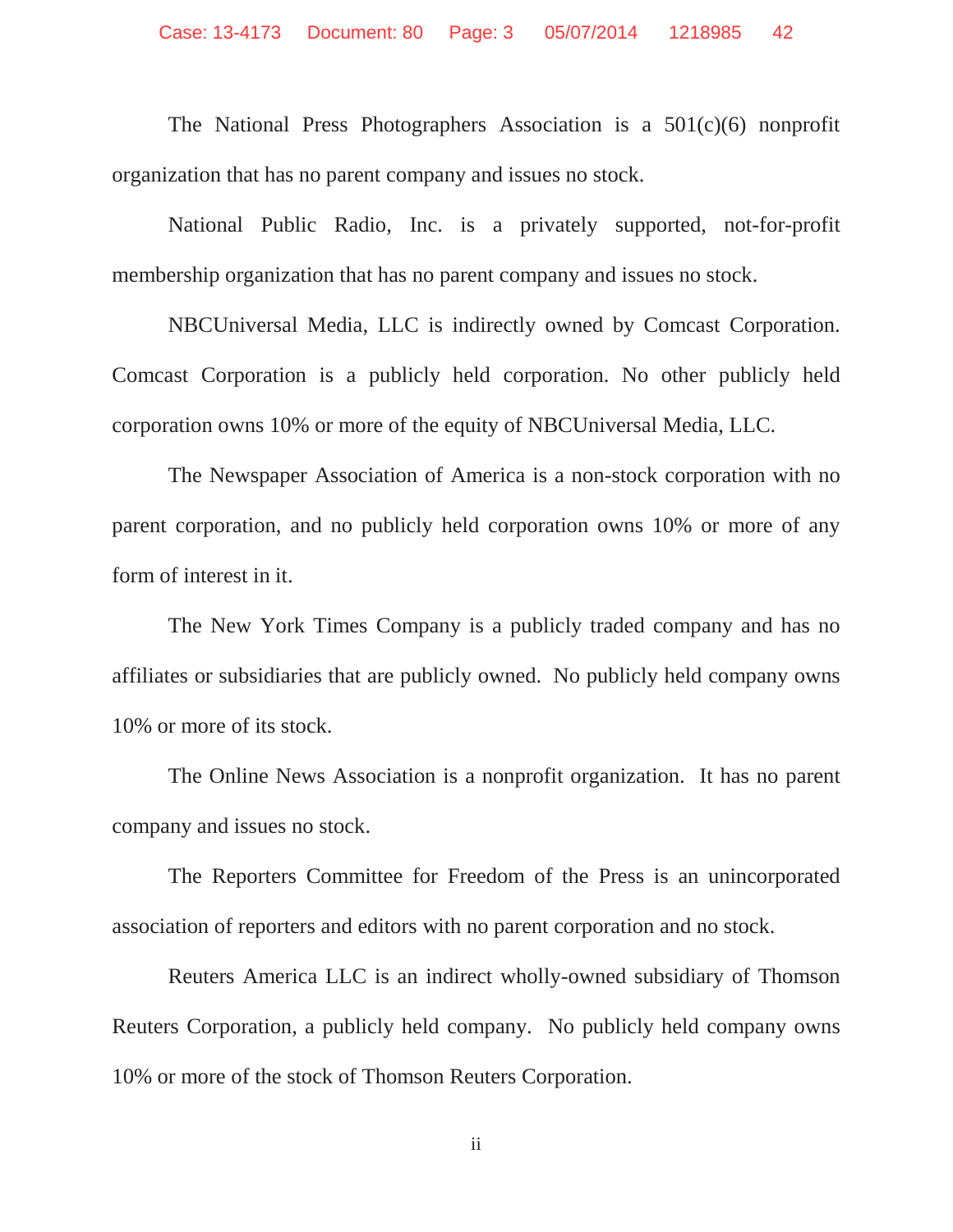The Society of Professional Journalists is a 501(c)(3) nonprofit organization with no parent company and no stock.

Nash Holdings LLC is the sole parent of WP Company LLC (d/b/a The Washington Post). Nash Holdings LLC is privately held and does not have any outstanding securities in the hands of the public.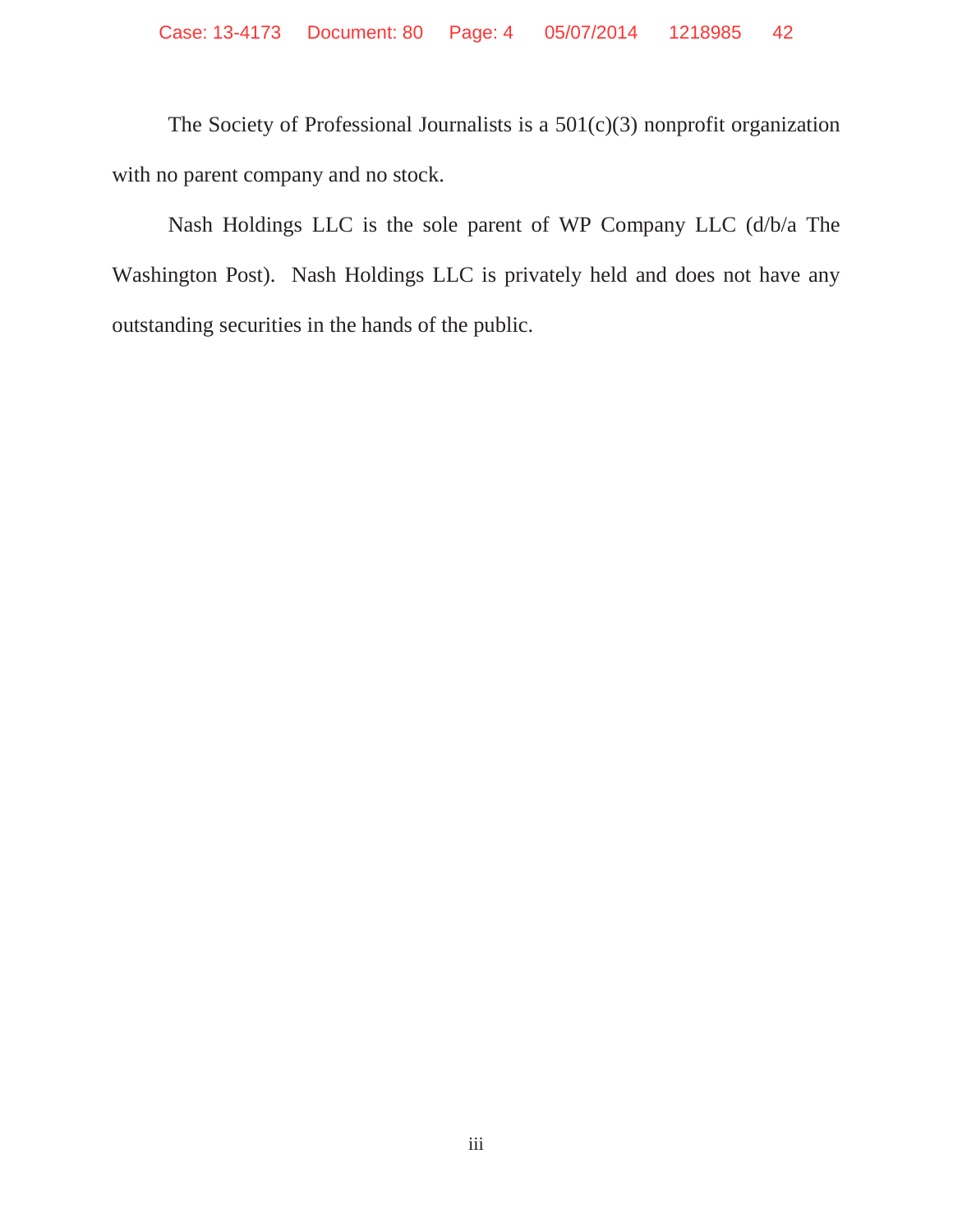# **TABLE OF CONTENTS**

# **Page**

| I.      |                | NEVADA'S ANTI-SLAPP ACT, LIKE OTHER ANTI-<br>SLAPP LAWS, PROVIDES SUBSTANTIVE<br>PROTECTIONS FOR THE MEDIA'S PUBLICATION OF<br>NEWS ON MATTERS OF PUBLIC CONCERN AND |  |  |  |
|---------|----------------|----------------------------------------------------------------------------------------------------------------------------------------------------------------------|--|--|--|
|         | A <sub>1</sub> | This Case Illustrates That Anti-SLAPP Laws Can<br>Comfortably Exist "Side by Side" With the Federal Rules                                                            |  |  |  |
|         | <b>B.</b>      | Anti-SLAPP Laws, Like Nevada's, Dispose of Meritless<br>Cases Brought to Retaliate Against Speech on Matters of                                                      |  |  |  |
| $\Pi$ . |                | THE COURT CORRECTLY FOUND THAT<br>ATTRIBUTION TO SOURCE MATERIAL VIA<br>HYPERLINKING IS SUFFICIENT UNDER THE FAIR                                                    |  |  |  |
|         |                |                                                                                                                                                                      |  |  |  |
|         |                |                                                                                                                                                                      |  |  |  |
|         |                |                                                                                                                                                                      |  |  |  |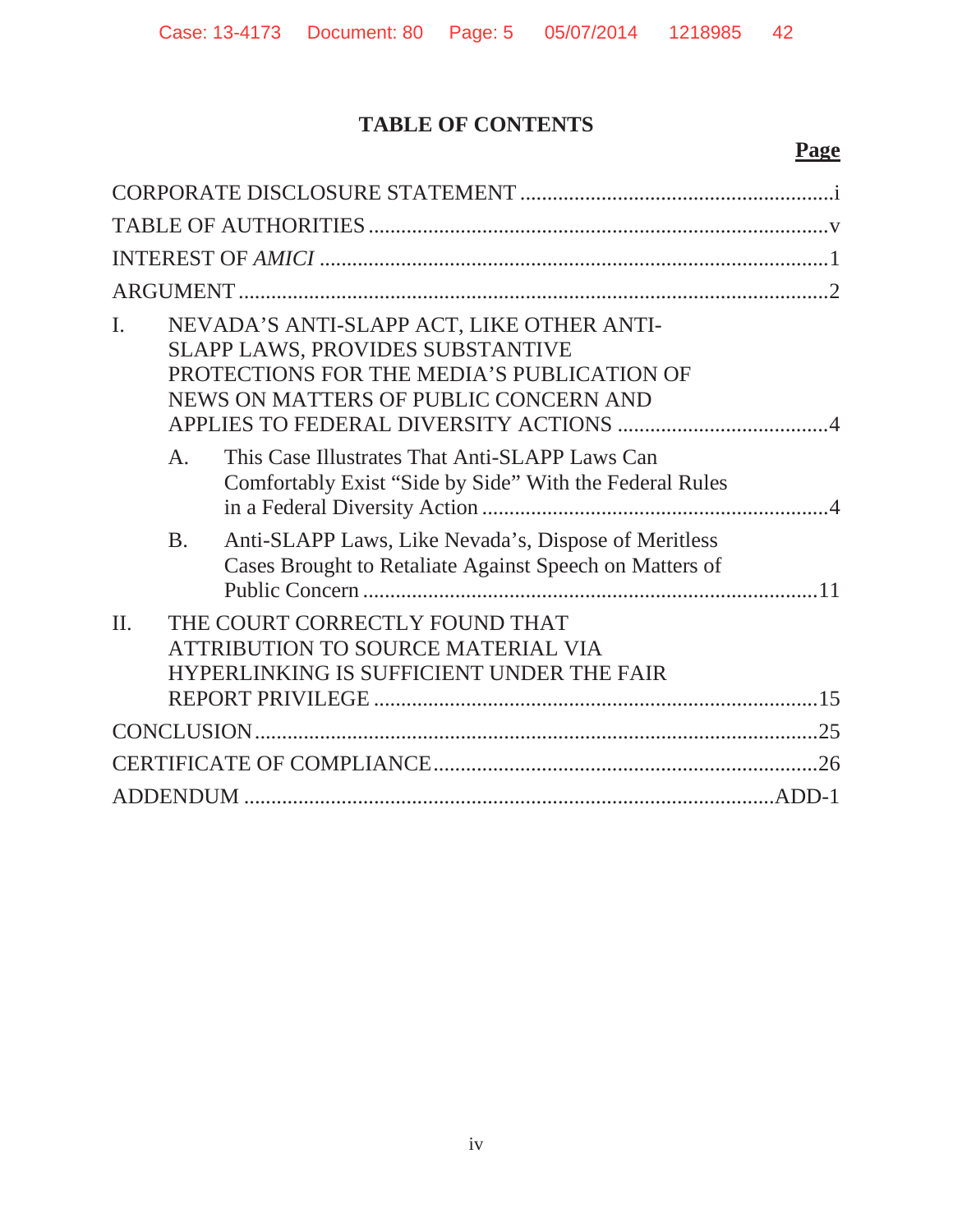# TABLE OF AUTHORITIES

# **Page(s)**

### **Federal Cases**

| 3M Co. v. Boulter,                                                                                          |
|-------------------------------------------------------------------------------------------------------------|
| Abbas v. Foreign Policy Grp.,<br>--- F. Supp. 2d ---, 2013 WL 5410410 (D.D.C. Sept. 27, 2013) 9, 10, 11, 22 |
| Adelson v. Harris,                                                                                          |
| Agora, Inc. v. Axxess, Inc.,<br>90 F. Supp. 2d 697 (D. Md. 2000), aff'd,                                    |
| Alyeska Pipeline Serv. Co. v. Wilderness Soc'y,                                                             |
| Armington v. Fink,                                                                                          |
| Aronson v. Dog Eat Dog Films, Inc.,                                                                         |
| Balestra-Leigh v. Balestra,                                                                                 |
| Batzel v. Smith,                                                                                            |
| Beckham v. Bauer Publ'g Co.,<br>2011 WL 977570 (C.D. Cal. Mar. 17, 2011),                                   |
| Boley v. Atlantic Monthly Grp.,                                                                             |
| Burlington Northern R.R. Co. v. Woods,                                                                      |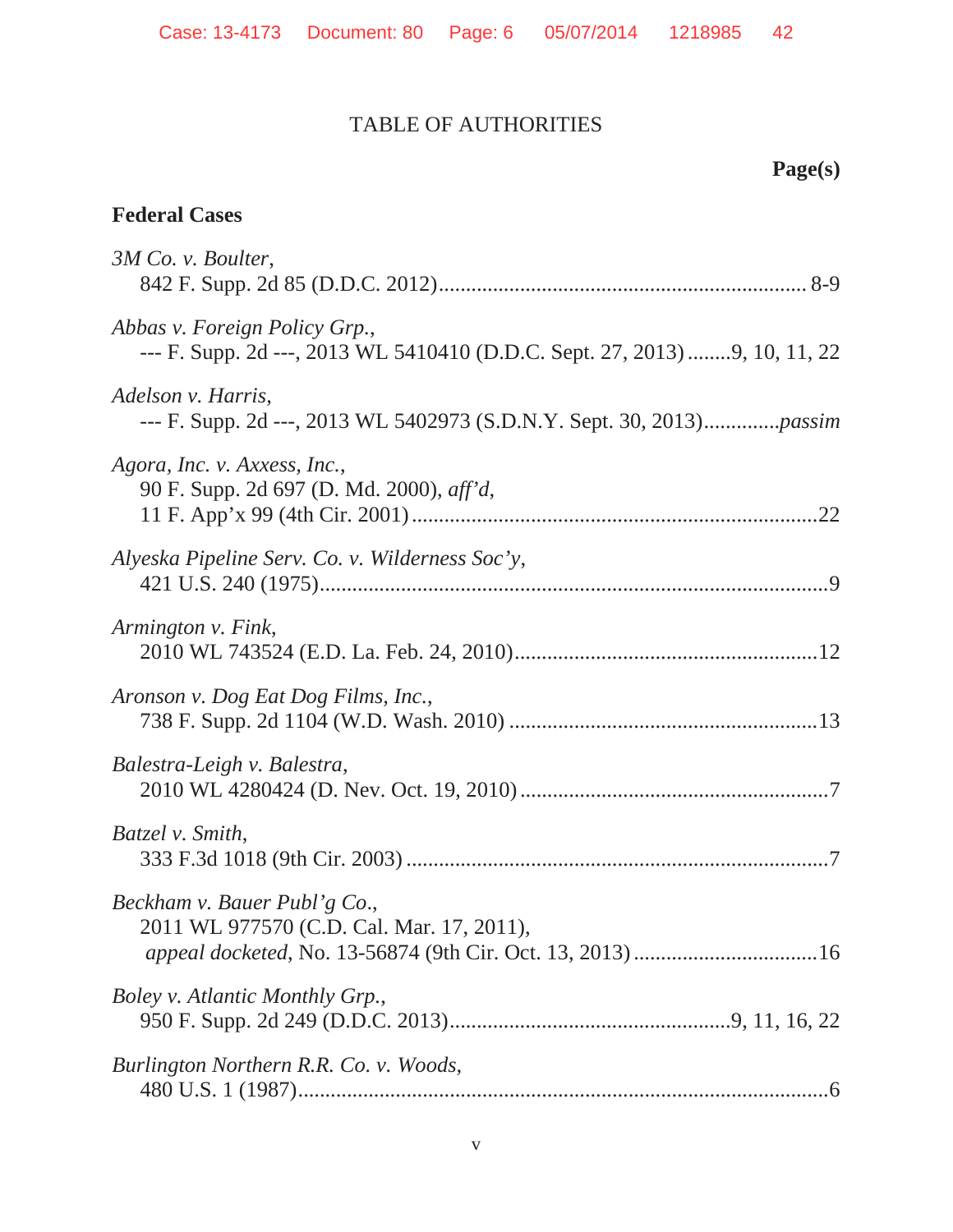| CanaRx Servs. v. LIN Television Corp.,                                                     |
|--------------------------------------------------------------------------------------------|
| Cotton v. Slone,                                                                           |
| Critical Care Diagnostics, Inc. v. American Ass'n for<br>Clinical Chemistry, Inc.,         |
| DC Comics v. Pac. Pictures Corp.,                                                          |
| Dean v. NBCUniversal,<br>No. 12 Civ. 00283, ECF No. 5-1 (D.D.C. filed Feb. 21, 2012) 14    |
| Drussel v. Elko Cnty. Sch. Dist.,                                                          |
| Farah v. Esquire Magazine,<br>863 F. Supp. 2d 29 (D.D.C. 2012), aff'd on 12(b)(6) grounds, |
| Forras v. Rauf,                                                                            |
| Four Navy Seals v. Associated Press,                                                       |
| Gardner v. Martino,                                                                        |
| Global Telemedia Int'l, Inc. v. Doe 1,                                                     |
| Godin v. Schencks,                                                                         |
| Haack v. City of Carson City,                                                              |
| Hanna v. Plumer,                                                                           |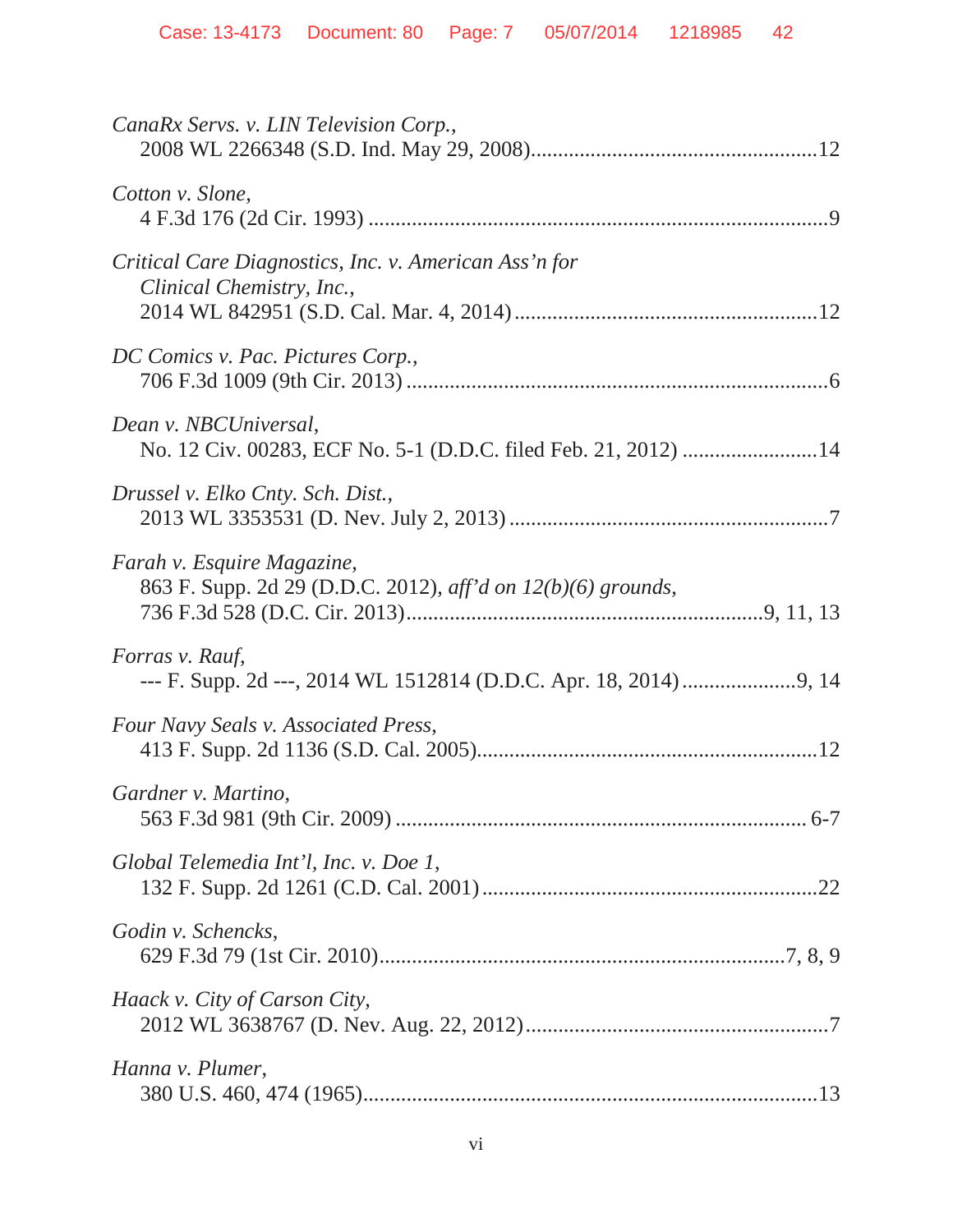| Henry v. Lake Charles Am. Press, LLC,                                               |
|-------------------------------------------------------------------------------------|
| Hilton v. Hallmark Cards,                                                           |
| Hoffman v. Airquip Heating & Air Conditioning,                                      |
| Jankovic v. Int'l Crisis Grp.,                                                      |
| Jankovic v. Int'l Crisis Grp.,                                                      |
| Liberty Lobby, Inc. v. Dow Jones & Co.,                                             |
| Liberty Synergistics Inc. v. Microflo Ltd.,                                         |
| Makaeff v. Trump Univ., LLC,<br>736 F.3d 1180 (9th Cir. 2013), denying rehearing of |
| Makaeff v. Trump Univ., LLC,                                                        |
| Milam v. State Farm Mut. Auto Ins. Co.,                                             |
| Murguia v. Palmer,                                                                  |
| New York Times Co. v. Sullivan,                                                     |
| Nicosia v. DeRooy,                                                                  |
| <i>Northon v. Rule,</i>                                                             |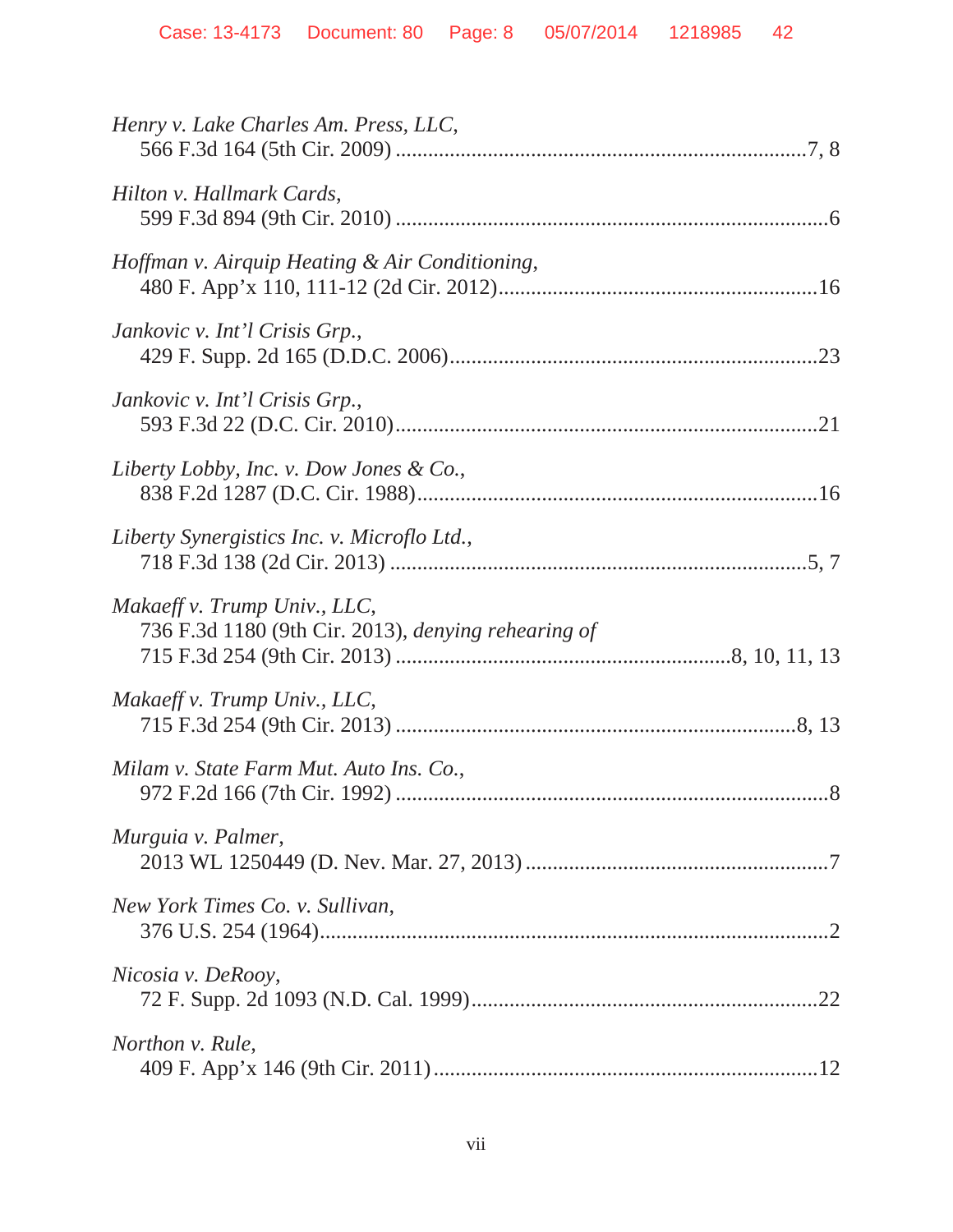| Northon v. Rule,                                                                       |
|----------------------------------------------------------------------------------------|
| Pacquaio v. Mayweather,                                                                |
| Price v. Stossel,                                                                      |
| Rebel Commc'ns, LLC v. Virgin Valley Water Dist.,                                      |
| Reno v. ACLU,                                                                          |
| Shady Grove Orthopedic Assocs., P.A. v. Allstate Ins. Co.,                             |
| Sherrod v. Breitbart,<br>843 F. Supp. 2d 83 (D.D.C. 2012), aff'd on other grounds,     |
| Thomas v. L.A. Times Commc'ns LLC,<br>189 F. Supp. 2d 1005 (C.D. Cal.), <i>aff'd</i> , |
| Time, Inc. v. Hill,                                                                    |
| U.S. ex rel. Newsham v. Lockheed Missiles & Space Co.,                                 |
| Walker v. Armco Steel Corp.,                                                           |
| Washington Post Co. v. Keogh,                                                          |
| <b>State Cases</b>                                                                     |
| Davis v. Cox,                                                                          |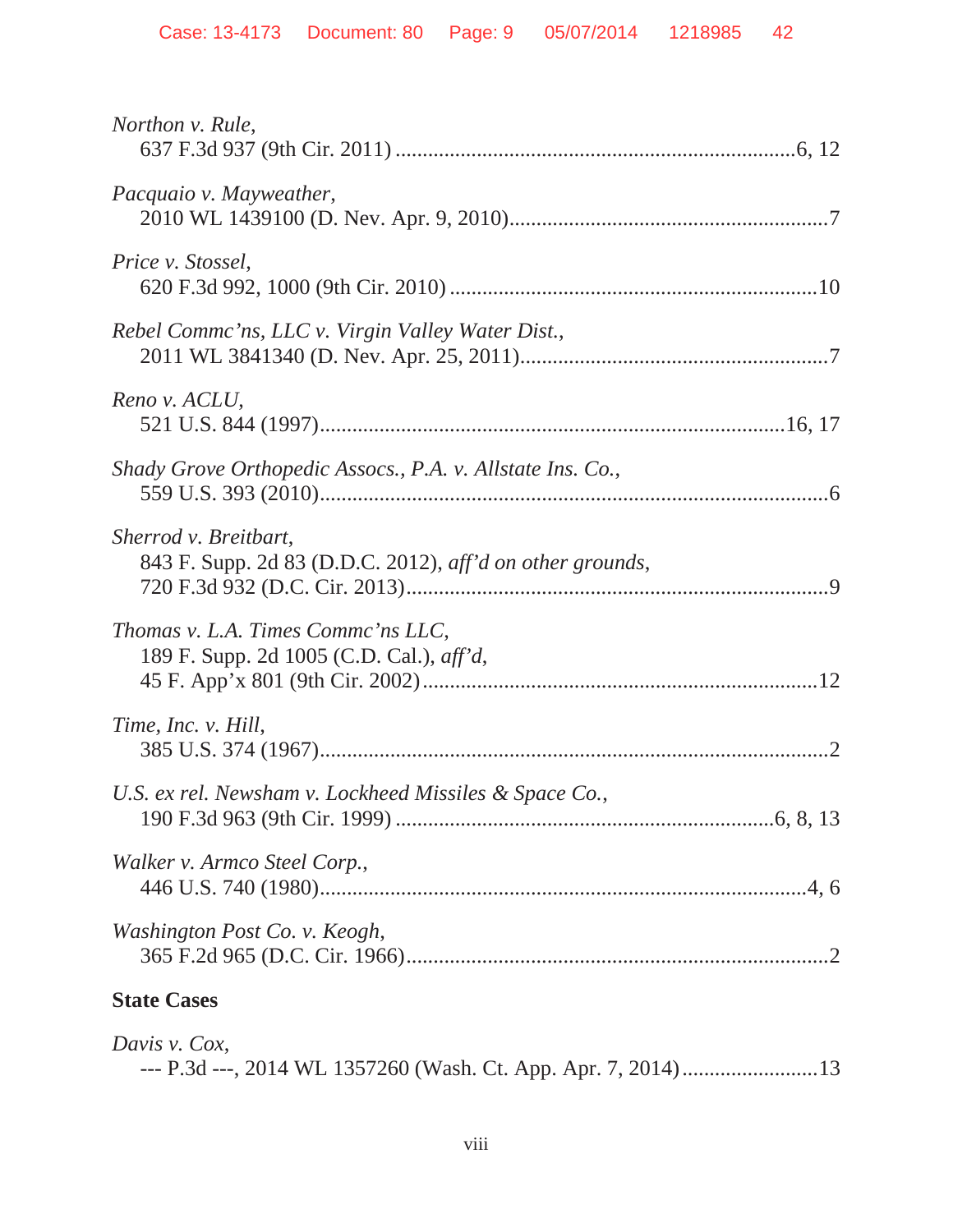| Dean v. NBC Universal,<br>No. 2011-CA-0060055-B (D.C. Super. Ct. Nov. 14, 2012),                   |
|----------------------------------------------------------------------------------------------------|
| Franklin v. Dynamic Details, Inc.,                                                                 |
| Haywood v. St. Michael's Coll.,<br>2012 WL 6552361 (D. Vt. Dec. 14, 2012), aff'd on other grounds, |
| Holy Spirit Ass'n for Unification of World Christianity v.<br>New York Times Co.,                  |
| John v. Douglas Cnty. Sch. Dist.,                                                                  |
| Rakofsky v. Washington Post,<br>39 Misc. 3d 1226(A), 971 N.Y.S.2d 74, 2013 WL 1975654<br>.23       |
| Rehak Creative Servs., Inc. v. Witt,<br>404 S.W.3d 716 (Tex. Ct. App. 2013),                       |
| Salzano v. N. Jersey Media Grp. Inc.,                                                              |
| Sandals Resorts Int'l Ltd. v. Google Inc.,                                                         |
| Snyder v. Creative Loafing, Inc.,                                                                  |
| <b>State Statutes</b>                                                                              |
|                                                                                                    |
| <b>Rules</b>                                                                                       |
|                                                                                                    |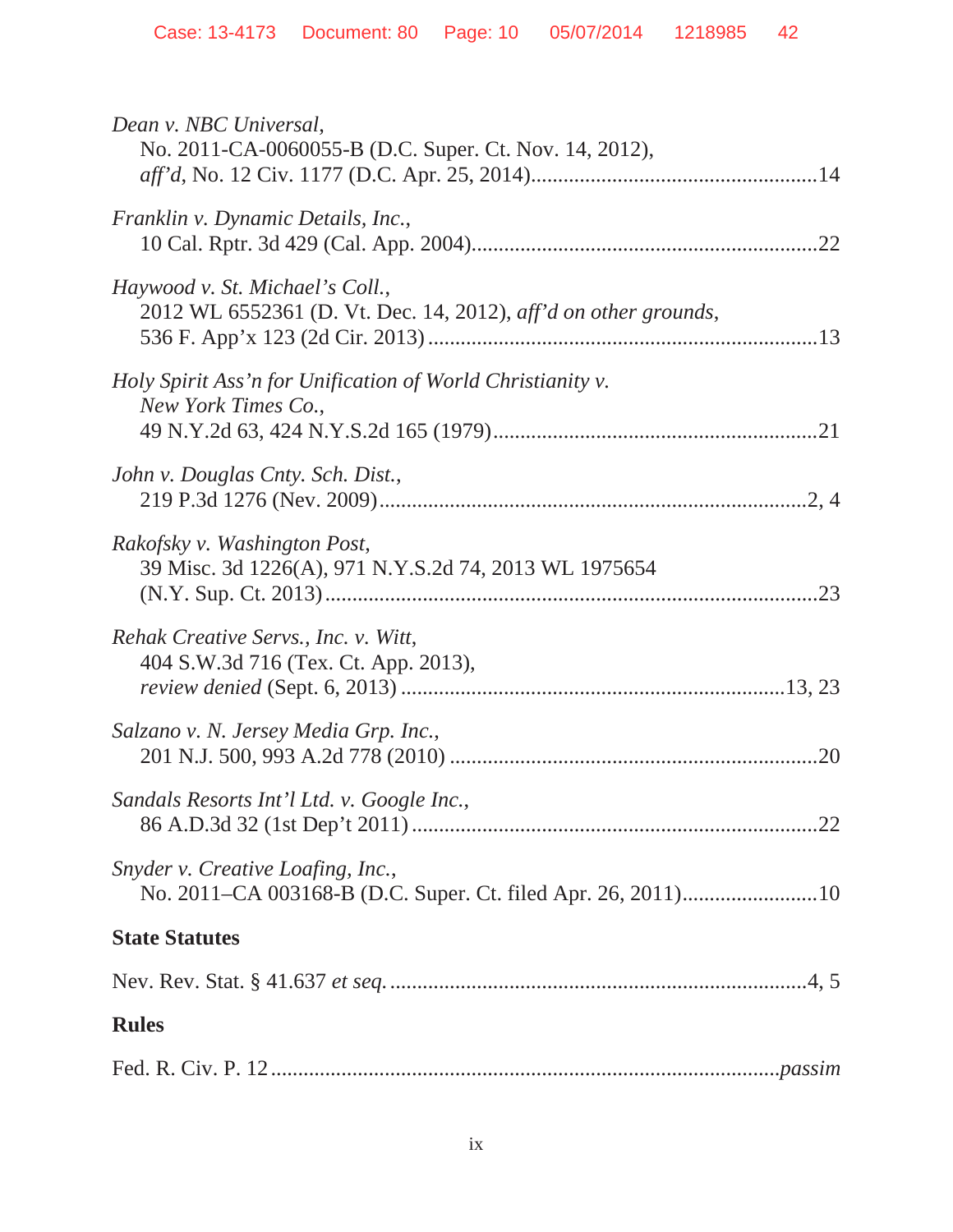| <b>Other Authorities</b>                                                                                                                                                                                    |
|-------------------------------------------------------------------------------------------------------------------------------------------------------------------------------------------------------------|
| Bruce E.H. Johnson & Sarah K. Duran, A View from the First Amendment<br>Trenches: Washington State's New Protections for Public Discourse &                                                                 |
| Colin Quinlan, Note, <i>Erie and the First Amendment: State</i><br>Anti-SLAPP Laws in Federal Court After Shady Grove,                                                                                      |
| Gary Marshall and Kate Solomon, Apple i Watch release date, news and<br>rumors (Feb. 17, 2014), http://www.techradar.com/us/news/portable-<br>devices/apple-iwatch-release-date-news-and-rumours-1131043 17 |
| Hon. Robert D. Sack, Sack on Defamation, § 7:3.5[B][1], 7-19<br>.20                                                                                                                                         |
| Josh Gerstein, Court: Release Legal Memo on Drone Killing, Politico<br>(Apr. 21, 2014), http://www.politico.com/blogs/under-the-radar/<br>2014/04/court-release-legal-memo-on-drone-killing-187153.html20   |
| Robert D. Richards, A SLAPP in the Facebook: Assessing the Impact<br>of Strategic Lawsuits Against Public Participation on Social<br>Networks, Blogs & Consumer Gripe Sites, 21 DePaul J. Art Tech. &       |
|                                                                                                                                                                                                             |
|                                                                                                                                                                                                             |
| <b>Explanatory Reporting,</b>                                                                                                                                                                               |
| Google Glass, Google+,<br>https://plus.google.com/+ GoogleGlass/posts#+GoogleGlass/posts17                                                                                                                  |
| <i>Invisible Child</i> —Documents,<br>http://www.nytimes.com/projects/2013/ invisible-child/documents/19                                                                                                    |
| <i>Invisible Child</i> —Summary of Reporting and Source Notes,<br>http://www.nytimes.com/projects/2013/invisible-child/notes/19                                                                             |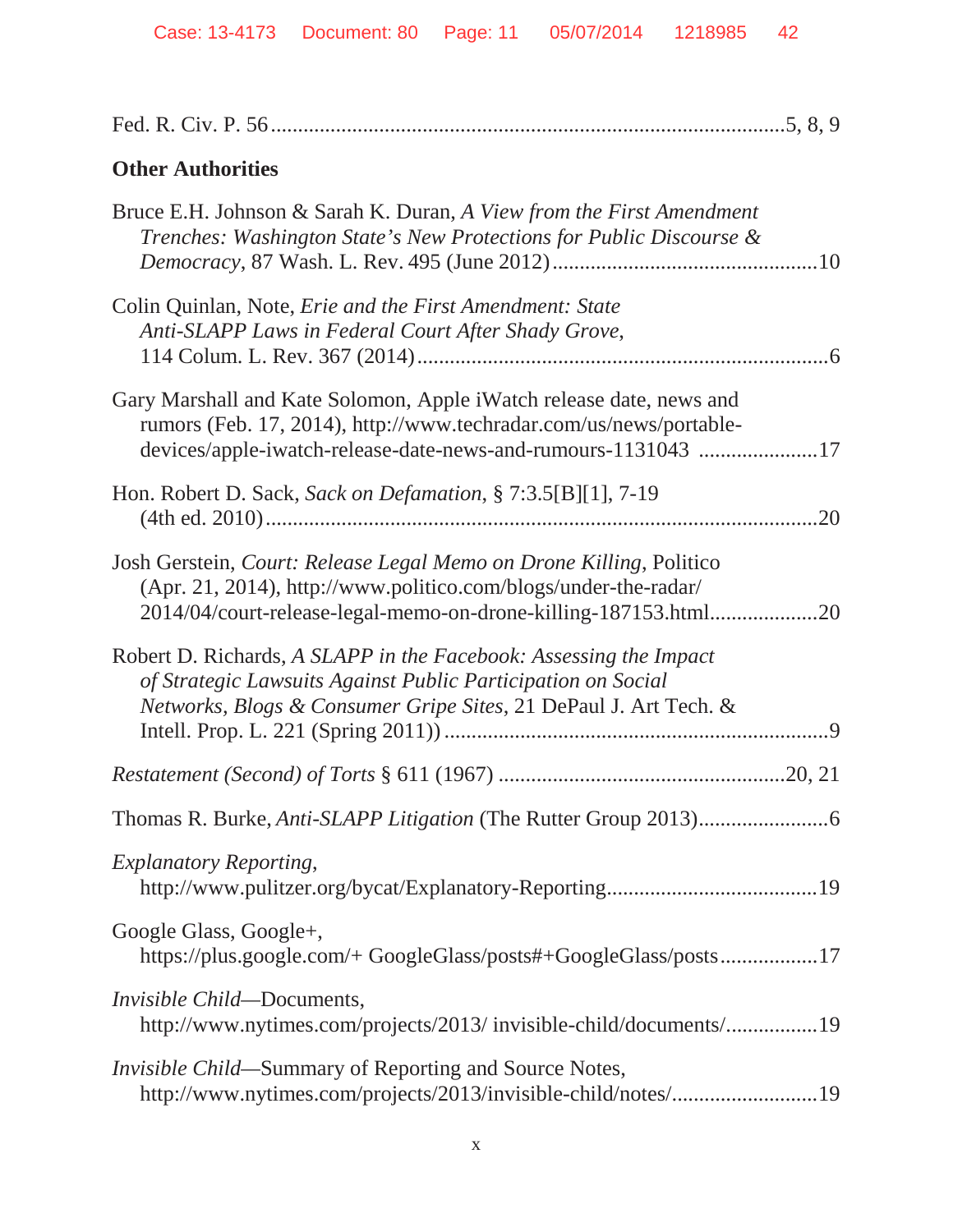| Medicare Payments to Providers in 2012,                                                                                              |
|--------------------------------------------------------------------------------------------------------------------------------------|
| Secrets of the System,                                                                                                               |
| The 2014 Pulitzer Prize Winners: Investigative Reporting,                                                                            |
| Withheld evidence—Interactive graphic (Oct. 29, 2013),<br>http://www.publicintegrity.org/2013/10/29/13583/withheld-evidence18        |
| <i>X-ray readings compared</i> —Interactive graphic (Oct. 30, 2013),<br>http://www.publicintegrity.org/2013/10/30/13551/x-ray-<br>18 |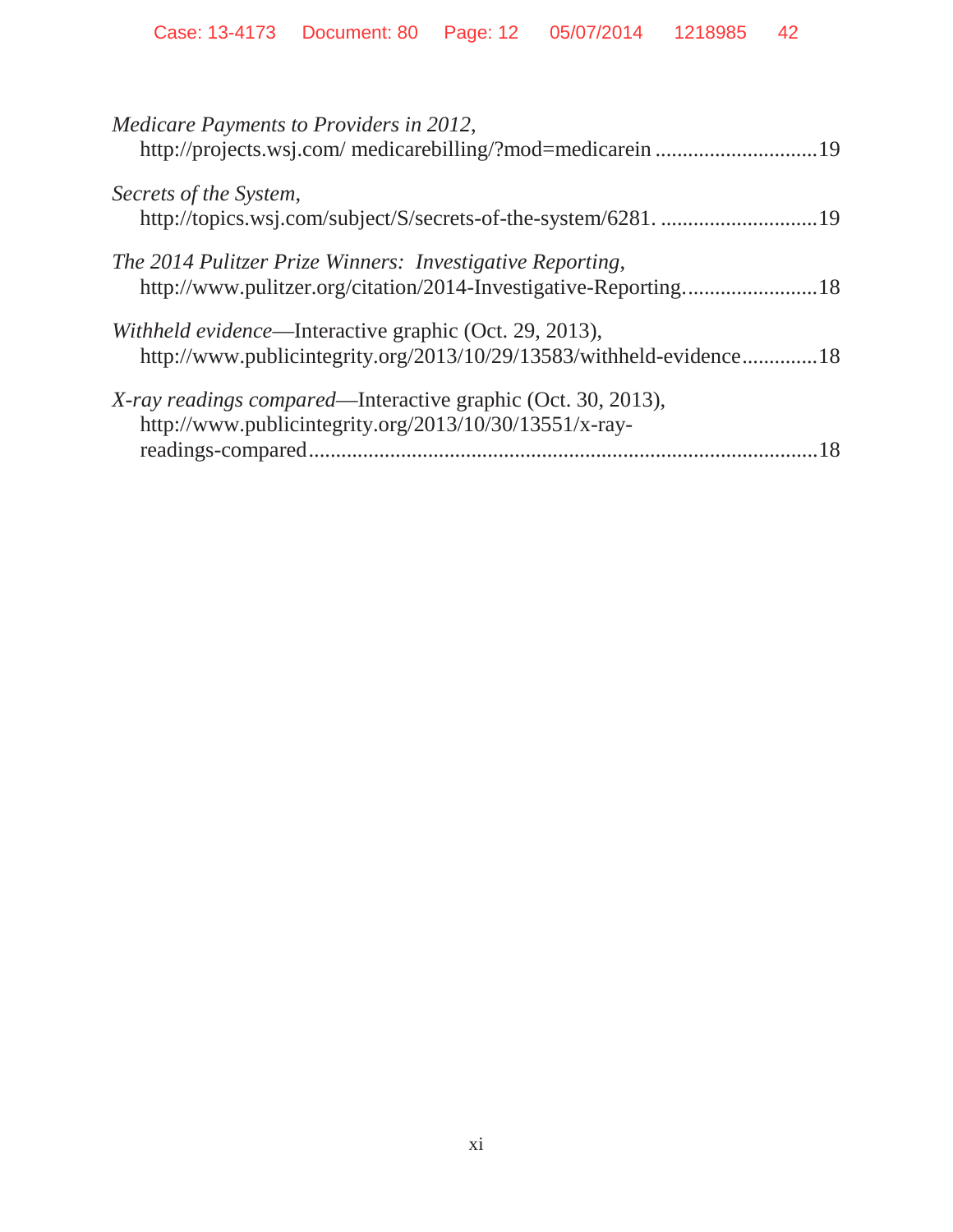## **INTEREST OF** *AMICI***<sup>1</sup>**

Media *Amici* are 17 leading news organizations and trade organizations. They or their members gather and disseminate news and information across the country, including in the Second Circuit.<sup>2</sup> *Amici* or their members are frequent defendants in SLAPP lawsuits in federal court, and have invoked the protections of state Anti-SLAPP laws when sued over a publication on a matter of public concern. *Amici* or their members also rely on the fair report privilege when reporting on official proceedings and offer opinions in that regard. The use of hyperlinks for attribution to source material in this reporting, allowing their Internet readers to navigate to judicial documents, raw data or other news stories, and then draw their own conclusions, has become an invaluable and ubiquitous tool for Media *Amici*.

For the reasons explained below, Media *Amici* urge this Court to affirm the well-reasoned decision by Judge Paul Oetken.

<sup>1</sup> Pursuant to FRAP 29(a), undersigned counsel for the Media *Amici* hereby certify that all parties have consented to the filing of this brief. Under FRAP  $29(c)(5)$ , undersigned counsel further certify that no party's counsel authored this brief in whole or part. No party or party's counsel contributed money that was intended to fund preparing or submitting the brief. No person, other than *amici curiae*, their members, or their counsel, contributed money that was intended to fund preparing or submitting the brief.

<sup>2</sup> Addendum A to this brief completely describes each *amicus*.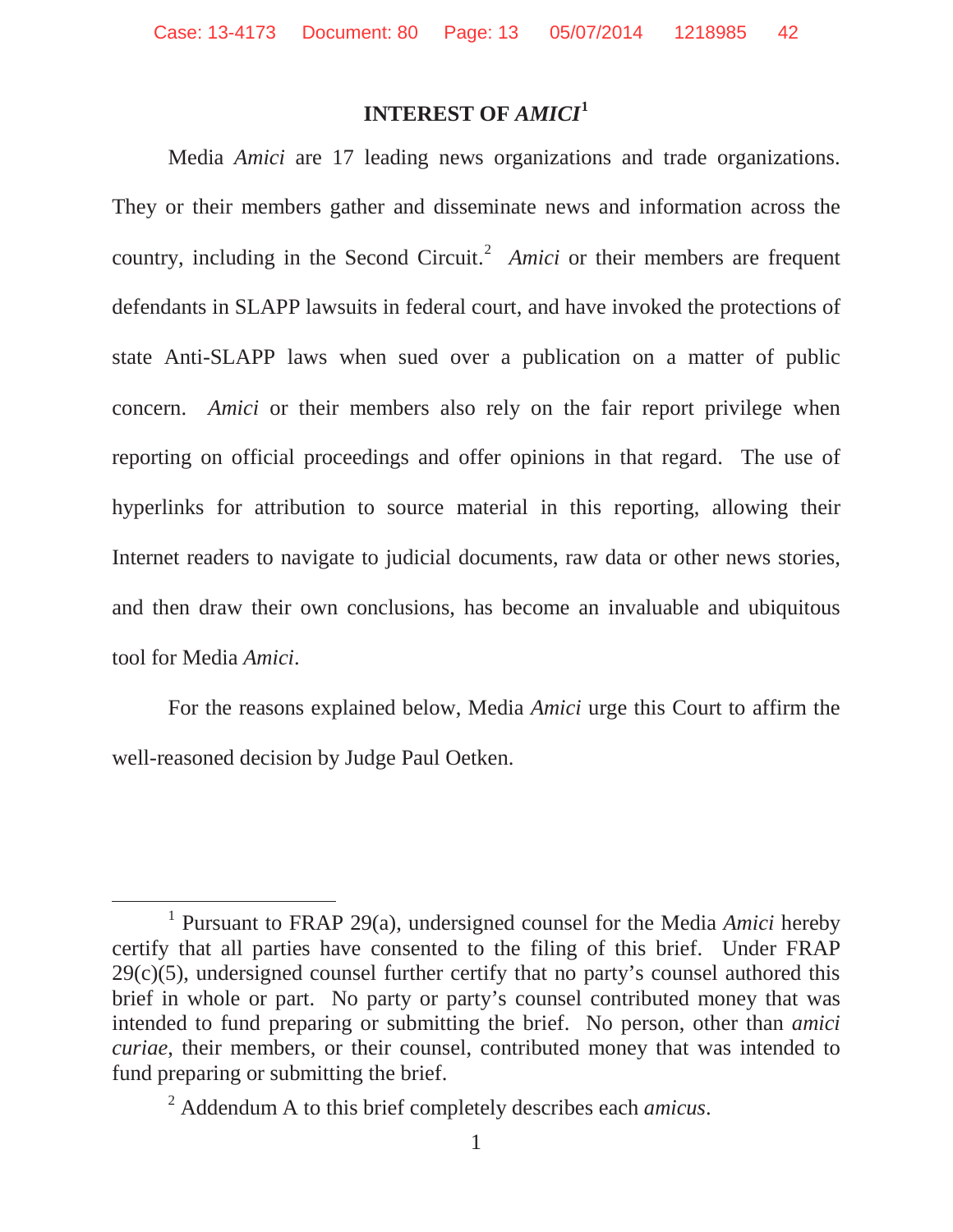#### **ARGUMENT**

Anti-SLAPP statutes are rooted in the central wisdom fifty years ago of *New York Times Co. v. Sullivan*: "The fear of damage awards ... may be markedly more inhibiting than the fear of prosecution under a criminal statute." 376 U.S. 254, 277, 279 (1964). "[C]omparable 'self censorship[]'" occurs when "would-be critics of official conduct may be deterred from voicing their criticism, even though it is believed to be true and even though it is in fact true, because of doubt whether it can be proved in court or fear of the expense of having to do so." *Id*. at 279. Accordingly, federal courts have long held that claims involving protected speech should be resolved as early as possible to minimize their chilling effect.<sup>3</sup>

Consistent with this mandate, the Nevada anti-SLAPP statute, like its counterparts in other jurisdictions, was enacted to encourage the swift and efficient dismissal of "Strategic Lawsuits Against Public Participation" ("SLAPPs") – "a meritless suit filed primarily to chill the defendant's exercise of First Amendment rights." *John v. Douglas Cnty. Sch. Dist.*, 219 P.3d 1276, 1280 (Nev. 2009) (citation and internal quotation marks omitted). This action arises from precisely the category of speech protected by the statute – core political speech. It is also an

<sup>3</sup> *See, e.g.*, *Washington Post Co. v. Keogh*, 365 F.2d 965, 968 (D.C. Cir. 1966) (early adjudication "even more essential" in cases implicating First Amendment, "[f]or the stake here, if harassment succeeds, is free debate"); *Time, Inc. v. Hill*, 385 U.S. 374, 389 (1967) (recognizing expense in defending meritless defamation suits can have chilling effect on First Amendment rights).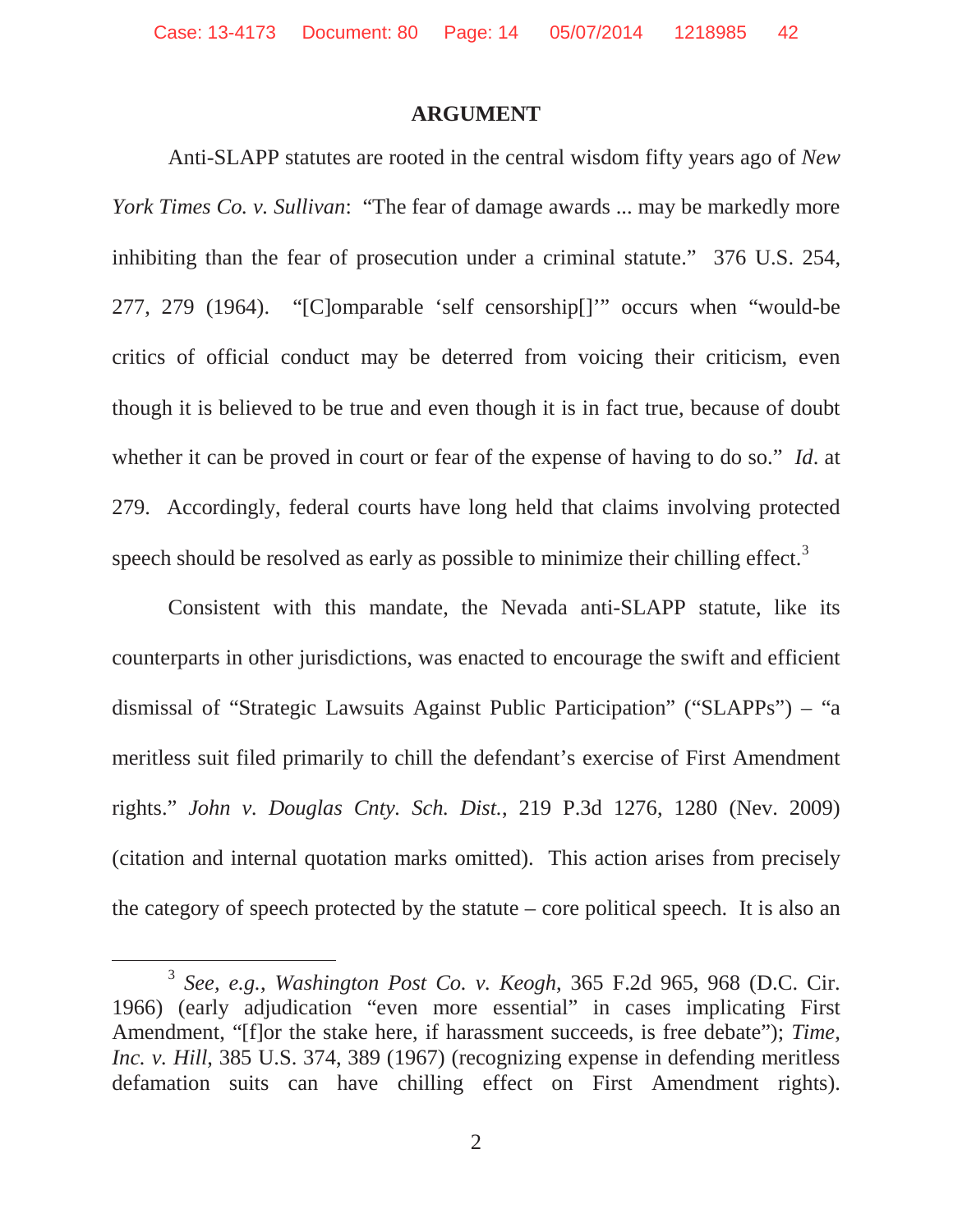archetype of suits for which Media *Amici* regularly rely upon the substantive protections embodied in state anti-SLAPP statutes.

The district court properly granted defendants' motion to dismiss under Federal Rule of Civil Procedure ("FRCP") 12(b)(6) because the statements in defendants' petition were based, in part, on a news report of allegations made in a court proceeding and thus protected by the fair report privilege. The sources were available to readers through hyperlinks which "foster[] the facile dissemination of knowledge on the Internet," acting as "a twenty-first century equivalent of the footnote" and "a well-recognized means for an author or the Internet to attribute a source," "instanteously permitesting] the reader to verify an electronic article's claims." *Adelson v. Harris*, --- F. Supp. 2d ---, 2013 WL 5402973, at \*13, \*14 (S.D.N.Y. Sept. 30, 2013). The petition urged the Republican Presidential nominee to reject plaintiff's money as "dirty" or "tainted" – statements that were properly held protected as non-actionable opinion.

Recognizing the statute's strong substantive protections for speech on matters of public concern, the district court also held that, based on the undisputed facts, plaintiff could not demonstrate, as a matter of law, knowledge of falsity, and, thus, his claims were subject to dismissal under the Nevada anti-SLAPP statute. Not only does the district court's decision appropriately resolve the case on the merits –in a manner fully consistent with the standards of the Federal Rules of Civil Procedure – it also allows the defendants to seek to recover fees and costs for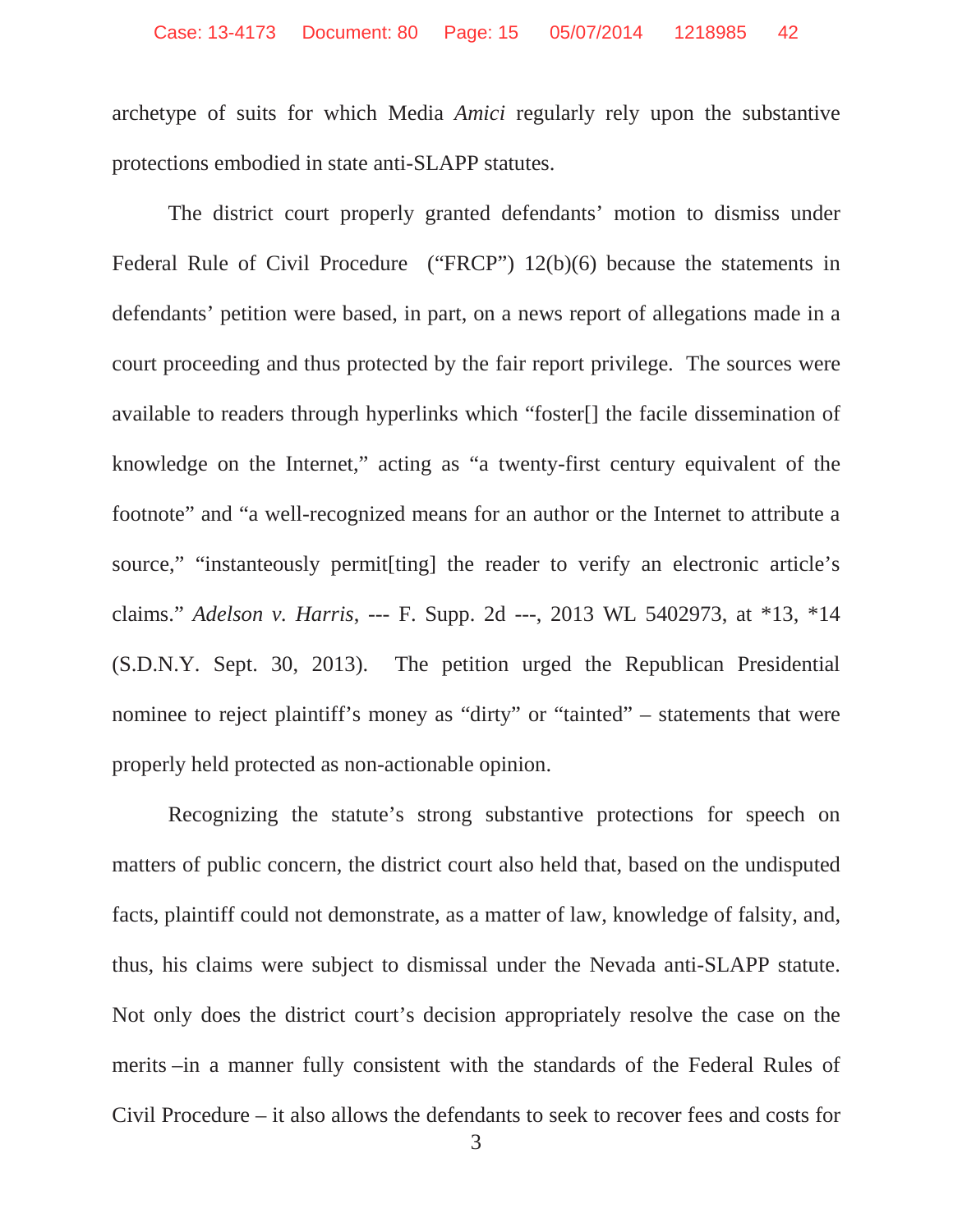successfully defending against a particular breed of state-law claim that Nevada has chosen to restrict through a statute that provides for immunity and fee-shifting.

This brief will address two points. First, this case illustrates that anti-SLAPP laws can comfortably exist "side by side" with the Federal Rules in a federal diversity action, "each controlling its own intended sphere of coverage without conflict." *Walker v. Armco Steel Corp.*, 446 U.S. 740, 752 (1980). All the Circuits that have decided the issue, as well as numerous district courts across the country, have come to the same conclusion – state anti-SLAPP laws apply in federal diversity actions. Second, Media *Amici* assert that the district court correctly found that attribution to source material via hyperlinking is sufficient under the fair report privilege.

#### **I. NEVADA'S ANTI-SLAPP ACT, LIKE OTHER ANTI-SLAPP LAWS, PROVIDES SUBSTANTIVE PROTECTIONS FOR THE MEDIA'S PUBLICATION OF NEWS ON MATTERS OF PUBLIC CONCERN AND APPLIES TO FEDERAL DIVERSITY ACTIONS**

#### **A. This Case Illustrates That Anti-SLAPP Laws Can Comfortably Exist "Side by Side" With the Federal Rules in a Federal Diversity Action**

In adopting and amending the Nevada Anti-SLAPP Statute, Nev. Rev. Stat. ("NRS") § 41.637 *et seq.* (the "Act"), the Nevada Legislature recognized "that SLAPP lawsuits abuse the judicial process by chilling, intimidating, and punishing individuals for their involvement in public affairs." *John*, 219 P.3d at 1281 (citing 1997 Nev. Stat., ch. 387, preamble, at 1364). This Circuit has similarly recognized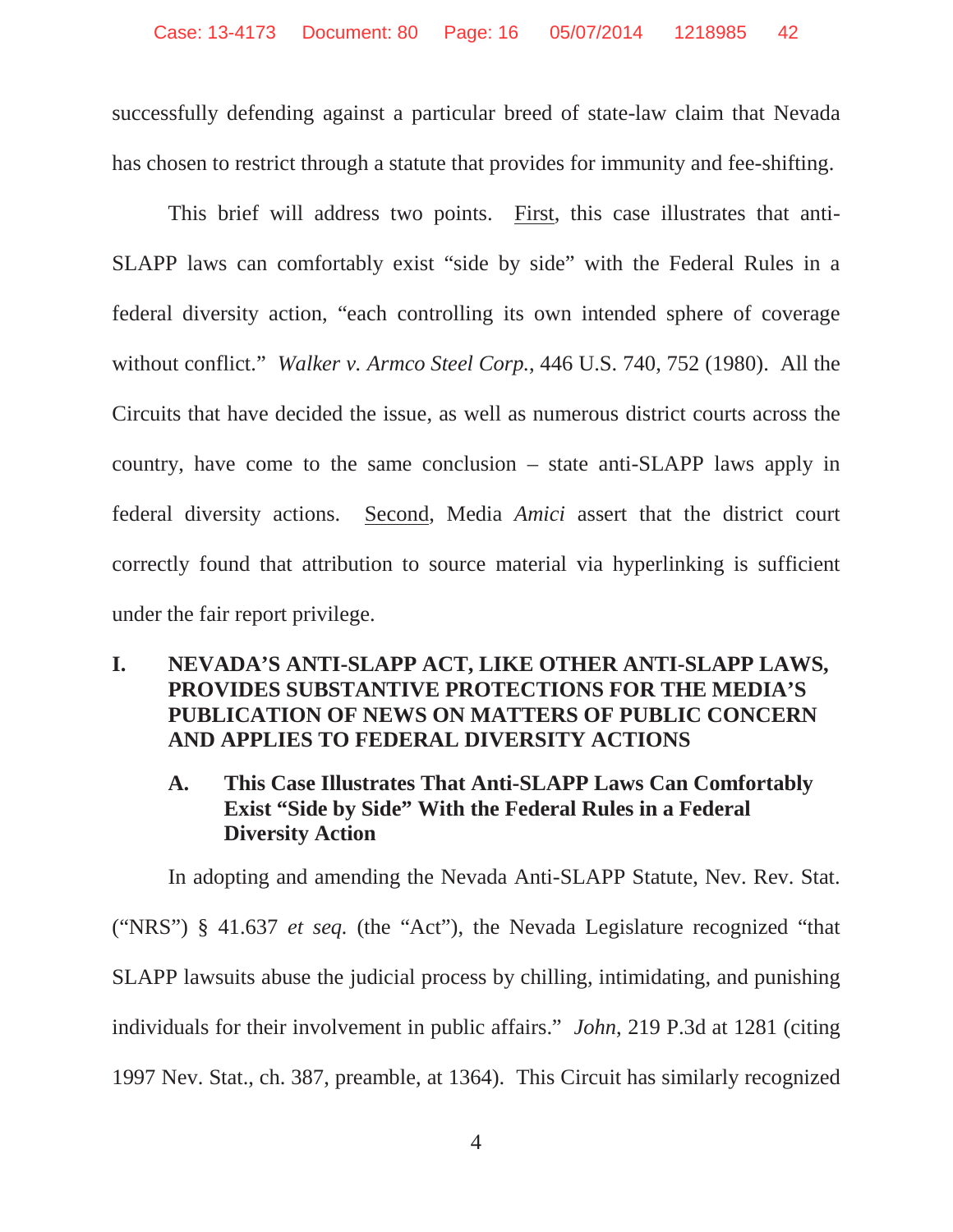that SLAPP suits "masquerade as ordinary lawsuits but are brought to deter" or "to punish" speech, and that anti-SLAPP laws were "enacted to allow for early dismissal of meritless first amendment cases aimed at chilling expression through costly, time-consuming litigation." *Liberty Synergistics Inc. v. Microflo Ltd.*, 718 F.3d 138, 143 n.4 (2d Cir. 2013).

Unlike FRCP 12 and 56, the Act, as amended, does not apply to all claims, but (as relevant to the media) *only* to claims based on: (1) a "[c]ommunication that is aimed at procuring any governmental or electoral action, result or outcome"; (2) a "[w]ritten or oral statement made in direct connection with an issue under consideration by a legislative, executive or judicial body, or any other official proceeding authorized by law"; or (3) a "[c]ommunication made in direct connection with an issue of public interest in a place open to the public or in a public forum," as long as that communication is "truthful or made without knowledge of its falsehood." NRS § 41.637(1), (3)-(4) (as amended effective Oct. 1, 2013). $^{4}$ 

Like 27 other states, the District of Columbia, and Guam, Nevada's anti-SLAPP law seeks to mitigate the chilling effect of meritless lawsuits brought not with the expectation of winning, but to harass and silence those who speak and

<sup>&</sup>lt;sup>4</sup> The decision below was rendered before the effective date of the amendments, but, for the reasons discussed in Appellees' brief, the amendments only clarified the Act's original legislative intent. *See* Appellees' Br. at 47-49.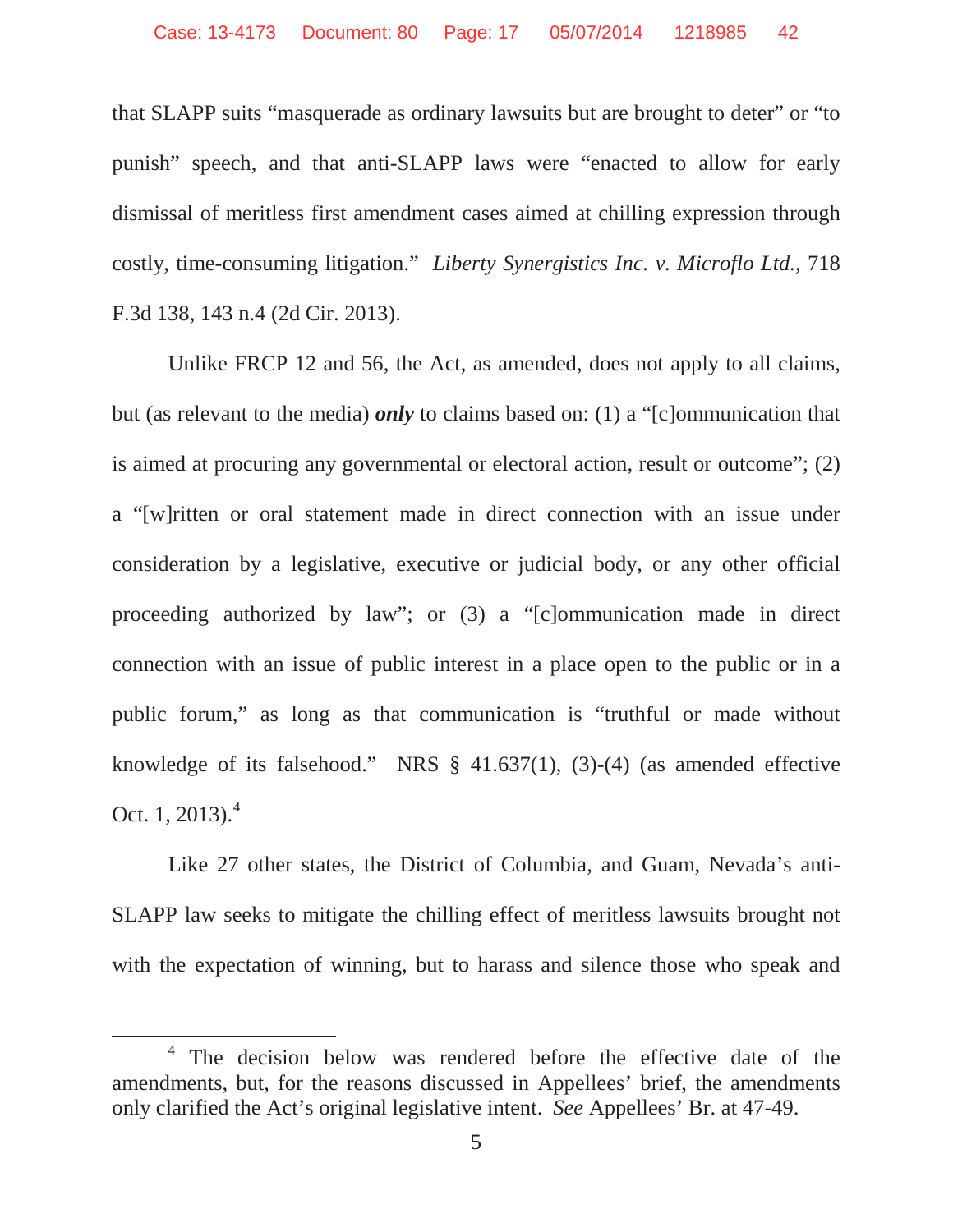publish on matters of public interest.<sup>5</sup> Federal courts – including every circuit court to decide the issue – have acknowledged the laws' substantive, speechprotective nature by applying them in diversity actions, where they supplement, rather than supplant, Rules 12 and 56.<sup>6</sup>

Nearly 15 years ago, the Ninth Circuit held that California's anti-SLAPP statute applied in federal court, finding that the statute "can exist side by side" with the Federal Rules, "each controlling its own intended sphere of coverage without conflict." *U.S. ex rel. Newsham v. Lockheed Missiles & Space Co.*, 190 F.3d 963, 972 (9th Cir. 1999) (quoting *Walker*, 446 U.S. at 752). *See also Burlington Northern R.R. Co. v. Woods*, 480 U.S. 1, 4-5 (1987); *Shady Grove Orthopedic Assocs., P.A. v. Allstate Ins. Co.*, 559 U.S. 393, 398 (2010). Since then, the Ninth Circuit has routinely resolved anti-SLAPP appeals. *See, e.g.*, *DC Comics v. Pac. Pictures Corp.*, 706 F.3d 1009 (9th Cir. 2013); *Northon v. Rule*, 637 F.3d 937 (9th Cir. 2011); *Hilton v. Hallmark Cards*, 599 F.3d 894 (9th Cir. 2010); *Gardner v.* 

<sup>5</sup> *See* Thomas R. Burke, *Anti-SLAPP Litigation*, App. B (The Rutter Group 2013).

<sup>6</sup> *See* Colin Quinlan, Note, *Erie and the First Amendment: State Anti-SLAPP Laws in Federal Court After Shady Grove*, 114 Colum. L. Rev. 367, 400-03 (2014) (explaining how state anti-SLAPP laws "complement[] -- rather than conflict[] with" the Federal Rules).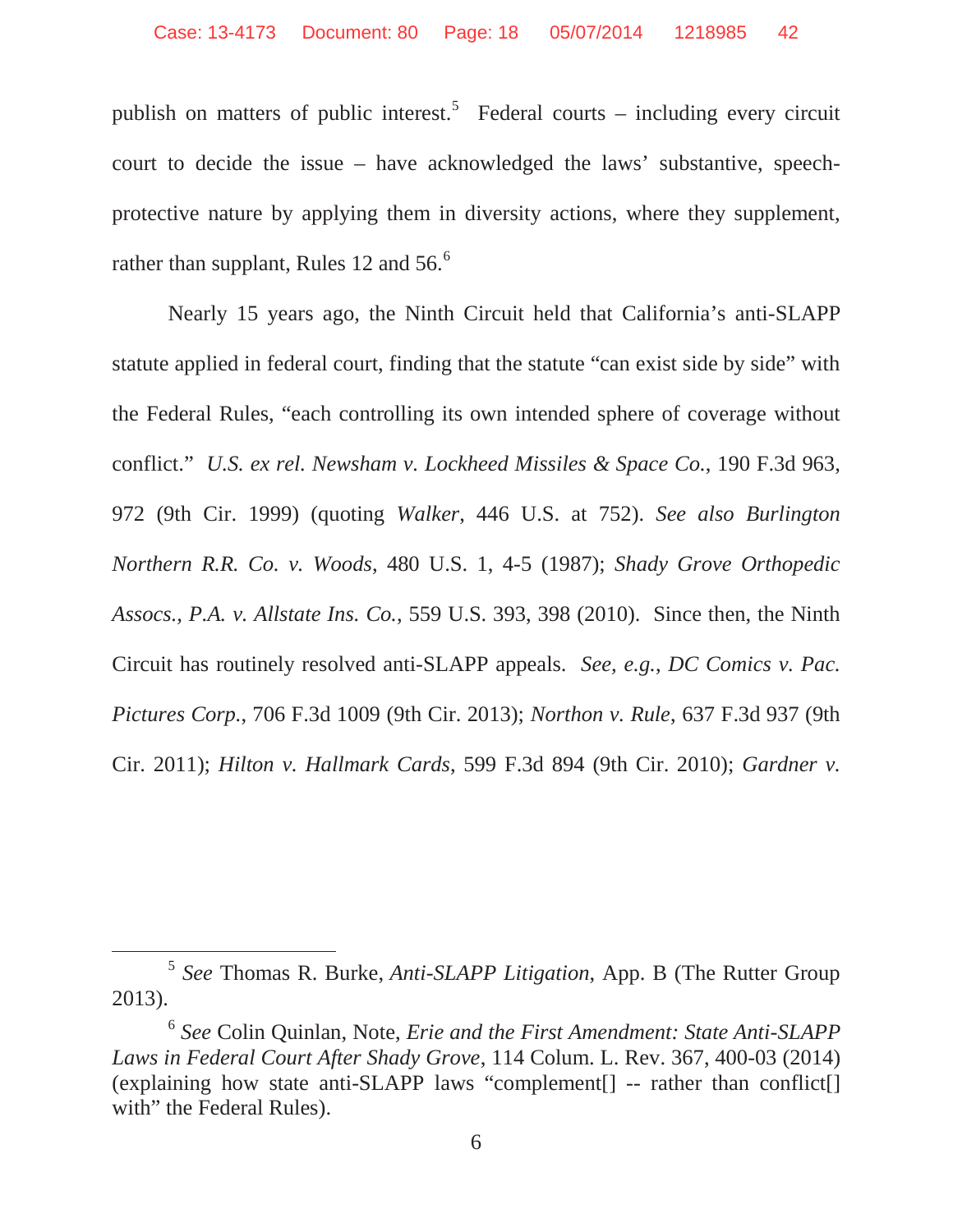*Martino*, 563 F.3d 981 (9th Cir. 2009); *Batzel v. Smith*, 333 F.3d 1018 (9th Cir.  $2003$ ).<sup>7</sup>

The First and Fifth Circuits have followed suit, finding that state anti-SLAPP laws provide substantive protections that apply to state claims in federal court. *See Godin v. Schencks*, 629 F.3d 79, 91 (1st Cir. 2010); *Henry v. Lake Charles Am. Press, LLC*, 566 F.3d 164, 168-70 (5th Cir. 2009). This Circuit held last year in the context of transfer of venue that California's anti-SLAPP statute "reflects a substantive policy favoring the special protection of certain defendants from the burdens of litigation because they engaged in constitutionally protected activity." *Liberty Synergistics*, 718 F.3d at 148. This Court granted immediate appeal under the collateral order doctrine, noting California's "substantial public interest in safeguarding constitutionally protected activities," and reversed the district court's refusal to apply California's anti-SLAPP law, holding the transferee court erred since "California's anti-SLAPP rule would apply to this suit if the claim were proceeding in a California state court." *Id.* at 156.

<sup>7</sup> Federal courts in Nevada have frequently applied the Act. *See, e.g.*, *Drussel v. Elko Cnty. Sch. Dist.*, 2013 WL 3353531 (D. Nev. July 2, 2013); *Haack v. City of Carson City*, 2012 WL 3638767 (D. Nev. Aug. 22, 2012); *Rebel Commc'ns, LLC v. Virgin Valley Water Dist.*, 2011 WL 3841340 (D. Nev. Apr. 25, 2011); *Balestra-Leigh v. Balestra*, 2010 WL 4280424 (D. Nev. Oct. 19, 2010); *Pacquaio v. Mayweather*, 2010 WL 1439100 (D. Nev. Apr. 9, 2010). *Cf. Murguia v. Palmer*, 2013 WL 1250449 (D. Nev. Mar. 27, 2013) (plaintiff's claim did not fall within scope of law).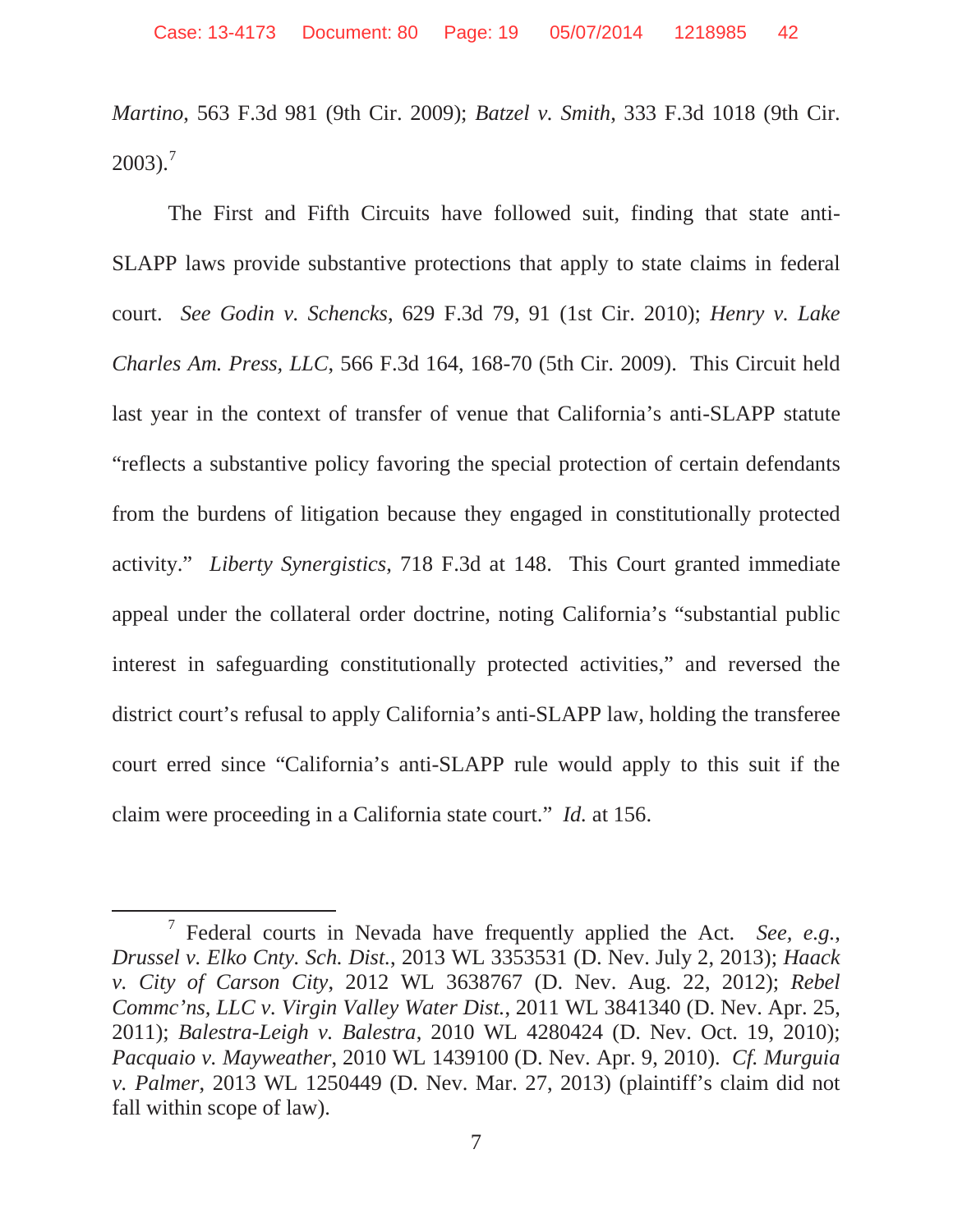The Ninth Circuit recently reaffirmed *Newsham*, declining a request by Chief Judge Kozinski that the *en banc* court reconsider (and reverse) its earlier ruling, saying it would be "bad policy" if the citizens of those states which had passed anti-SLAPP laws "should be stripped of their state's free speech protections whenever they step inside a federal court." *Makaeff v. Trump Univ., LLC*, 736 F.3d 1180, 1187 (9th Cir. 2013) (Wardlaw, J., concurring), *denying rehearing of* 715 F.3d 254, 275 (9th Cir. 2013) (Kozinski, C.J., concurring).

The *Makaeff* court recognized that, in limiting certain categories of frivolous state-law claims, anti-SLAPP laws act alongside – not in conflict with – the Federal Rules. *Id.* at 1183; *see also Godin*, 629 F.3d at 87-88; *Henry*, 566 F.3d at 168-69. In fact, these are precisely the type of substantive state laws that are given effect under *Erie. Milam v. State Farm Mut. Auto Ins. Co.*, 972 F.2d 166, 170 (7th Cir. 1992). The tools of an anti-SLAPP law – fee-shifting, expedited consideration, a required *prima facie* showing of support for the claim (with discovery permitted only as necessary for that showing), and an immediate right of appeal – add "additional, unique weapon[s] to the pretrial arsenal" that supplement the gatekeeping protections of Rules 12 and 56, helping to protect speech on matters of public concern from costly litigation by quickly weeding out claims that have no hope of succeeding on the merits. *Newsham*, 190 F.3d at 973.<sup>8</sup>

<sup>&</sup>lt;sup>8</sup> In arguing that the Act does not apply, Appellant relies on Chief Judge Kozinski's position in *Makaeff*, which failed to carry the day, and on *3M Co. v.*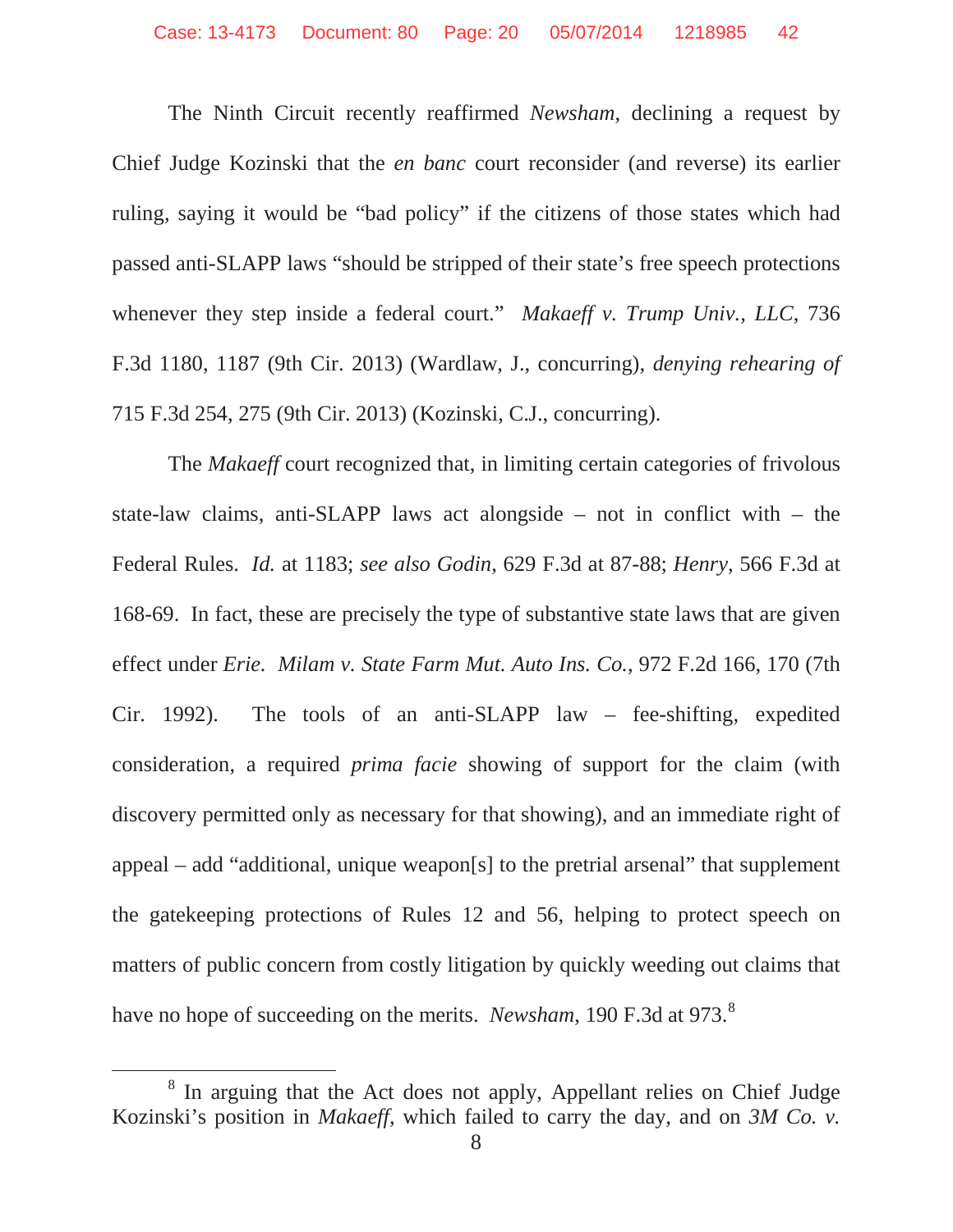Media *Amici* have found through experience that anti-SLAPP statutes work in concert with, rather than contravene, Rules 12 and 56. "Some [SLAPP] motions, like Rule 12(b)(6) motions, will be resolved on the pleadings," while others "will permit courts to look beyond the pleadings to affidavits and materials of record, as Rule 56 does." *Godin,* 629 F.3d at 90 & n.17. Moreover, the feeshifting provision of an anti-SLAPP statute – a well-established expression of substantive state law routinely given effect in diversity cases<sup>9</sup> – is a significant deterrent to would-be plaintiffs without a meritorious claim and reduces the incidence of appeals, which are often dropped in exchange for a waiver of attorney fees. *See* Robert D. Richards, *A SLAPP in the Facebook: Assessing the Impact of Strategic Lawsuits Against Public Participation on Social Networks, Blogs &* 

*Boulter*, 842 F. Supp. 2d 85 (D.D.C. 2012), the one D.C. district court decision holding that the D.C. anti-SLAPP statute does not apply in federal court. Since *3M*  was decided, every district court judge to address the issue has rejected *3M*'s reasoning and applied the D.C. statute in federal court. *See Forras v. Rauf*, --- F. Supp. 2d ---, 2014 WL 1512814, at \*3-4 (D.D.C. Apr. 18, 2014) (Rothstein, J. sitting by designation); *Abbas v. Foreign Policy Grp., LLP*, --- F. Supp. 2d ---, 2013 WL 5410410 (D.D.C. Sept. 27, 2013) (Sullivan, J.), *appeal docketed*, No. 13- 7171 (D.C. Cir. Oct. 25, 2013); *Boley v. Atlantic Monthly Grp.*, 950 F. Supp. 2d 249, 254 (D.D.C. 2013) (Walton, J.); *Farah v. Esquire Magazine*, 863 F. Supp. 2d 29, 36 n.10 (D.D.C. 2012) (Collyer, J.), *aff'd on 12(b)(6) grounds*, 736 F.3d 528 (D.C. Cir. 2013); *cf. Sherrod v. Breitbart*, 843 F. Supp. 2d 83, 85 (D.D.C. 2012) (Leon, J.) (D.C. statute is "substantive – or at the very least, has substantive consequences" that would make it applicable in federal court under *Erie*), *aff'd on other grounds*, 720 F.3d 932 (D.C. Cir. 2013).

<sup>9</sup> *See Alyeska Pipeline Serv. Co. v. Wilderness Soc'y*, 421 U.S. 240, 259 n.31 (1975); *Godin*, 629 F.3d at 86 n.10 & 90 n.15; *Cotton v. Slone*, 4 F.3d 176, 180 (2d Cir. 1993) ("attorney's fees mandated by state statute are available" in diversity cases) (citing *Aleyska*).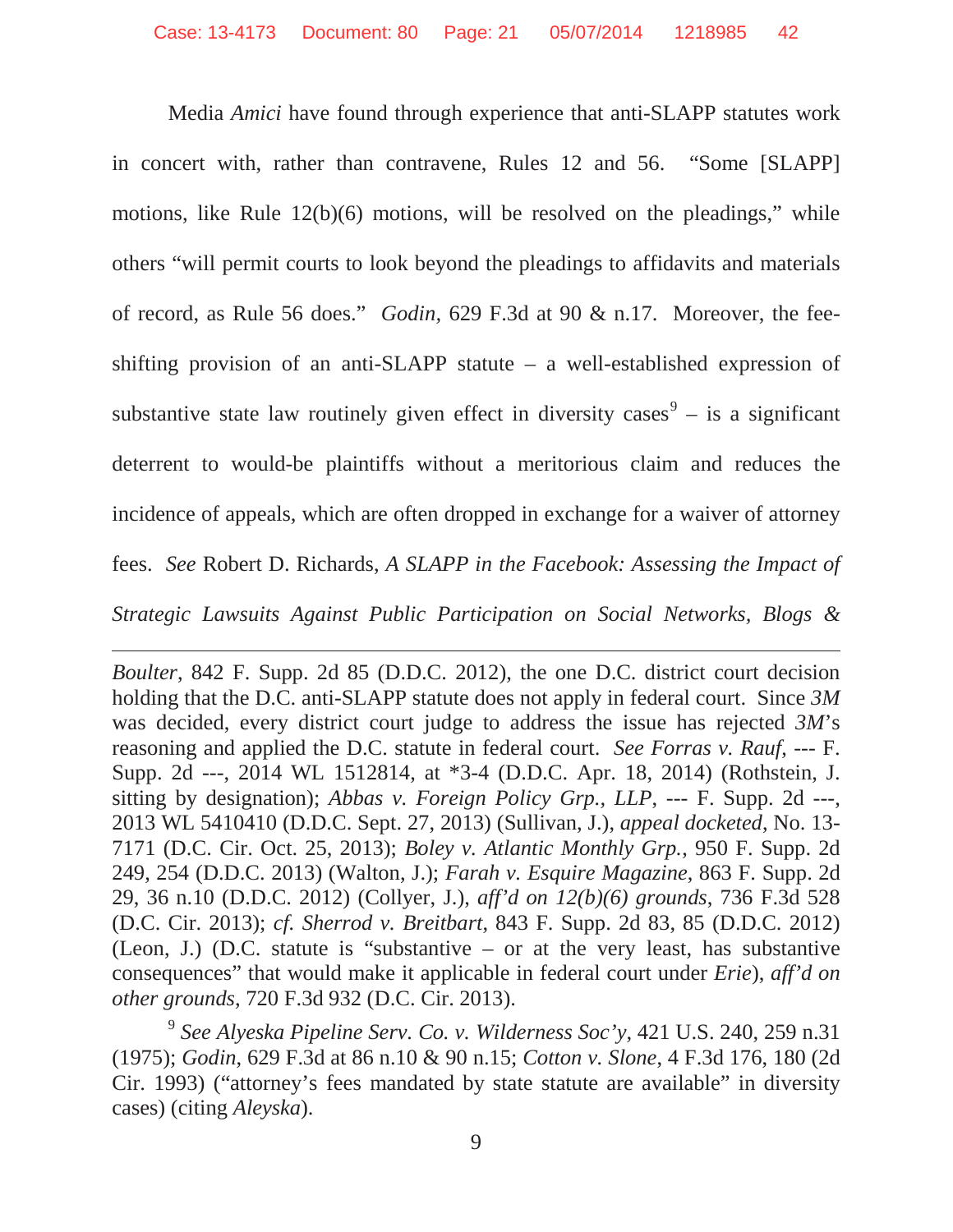*Consumer Gripe Sites*, 21 DePaul J. Art Tech. & Intell. Prop. L. 221, 245 (Spring 2011). If federal courts did not apply state anti-SLAPP laws, this preemptive effect would dissipate as plaintiffs simply shifted to federal court. *Makaeff*, 736 F.3d at 1187.

An anti-SLAPP motion forces a plaintiff to take an honest look at the merits early on – before litigation costs mount. *See, e.g.*, *Snyder v. Creative Loafing, Inc.*, No. 2011–CA 003168-B (D.C. Super. Ct. filed Apr. 26, 2011) (Washington Redskins owner, Dan Snyder, dropped his libel suit against the Washington City Paper over a column criticizing his management of the team after a motion under the D.C. anti-SLAPP law was filed); *see also* Bruce E.H. Johnson & Sarah K. Duran, *A View from the First Amendment Trenches: Washington State's New Protections for Public Discourse & Democracy*, 87 Wash. L. Rev. 495, 503 (June 2012). Where the parties attach material outside the pleadings, the Act establishes a "summary-judgment-like procedure available at an early stage of litigation that poses a potential chilling effect on speech-related activities." *Makaeff*, 736 F.3d at 1183 (internal quotation marks and citation omitted). Federal courts construing similar provisions in state anti-SLAPP statutes have explained that this standard is "comparable to that used on a motion for judgment as a matter of law." *Abbas*, 2013 WL 5410410, at \*7 (quoting *Price v. Stossel*, 620 F.3d 992, 1000 (9th Cir. 2010)). As a result, the anti-SLAPP law functions, "merely as a mechanism for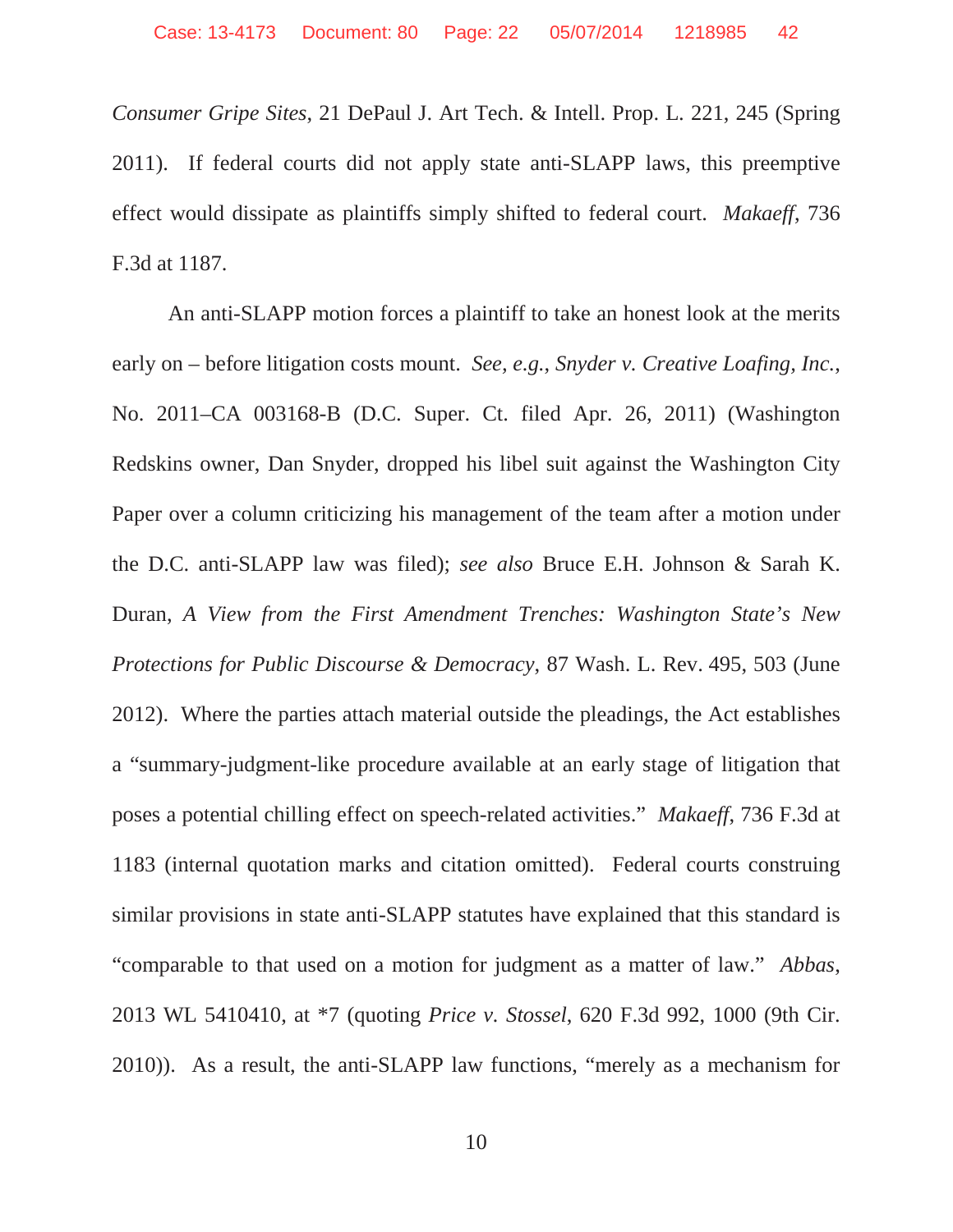considering summary judgment at the pleading stage as is permitted under Rule 12(d)." *Makaeff*, 736 F.3d at 1183.

#### **B. Anti-SLAPP Laws, Like Nevada's, Dispose of Meritless Cases Brought to Retaliate Against Speech on Matters of Public Concern**

A robust anti-SLAPP statute allows the media to do its job of informing the public without being subject to the expense, harassment, and disruption caused by groundless reprisal lawsuits. Media defendants regularly rely on anti-SLAPP statutes to combat abusive suits and avoid drawn-out, expensive litigation over reporting on matters of public concern. For example:

- *Foreign Policy* magazine won an anti-SLAPP motion dismissing claims by Yasser Abbas – a prominent Palestinian businessman, politician, and son of Palestinian Authority President Mahmoud Abbas – on grounds that the statements were non-actionable rhetoric and opinion*. Abbas*, 2013 WL 5410410, at \*13.
- *Esquire* Magazine won both an anti-SLAPP motion and Rule 12(b)(6) motion dismissing claims brought by "birther" activists (*i.e.*, those who question President Obama's birthplace) on grounds that the blog post lampooning plaintiffs' book, titled "Where's the Birth Certificate?," was First Amendment-protected satire on a topic of public interest. *Farah*, 863 F. Supp. 2d at 31.
- *The Atlantic* won an anti-SLAPP motion to dismiss defamation claims brought by a former Liberian public official ultimately deported from the United States for alleged war crimes, over two articles that called plaintiff a "warlord," on grounds that defendants submitted unrebutted public documents showing both lack of falsity and lack of actual malice. *Boley*, 950 F. Supp. 2d at 250, 262-63.
- A publisher and author won an anti-SLAPP motion and dismissal of false light and defamation claims over a true-crime book describing the details of the plaintiff's killing of her husband – a crime to which the plaintiff had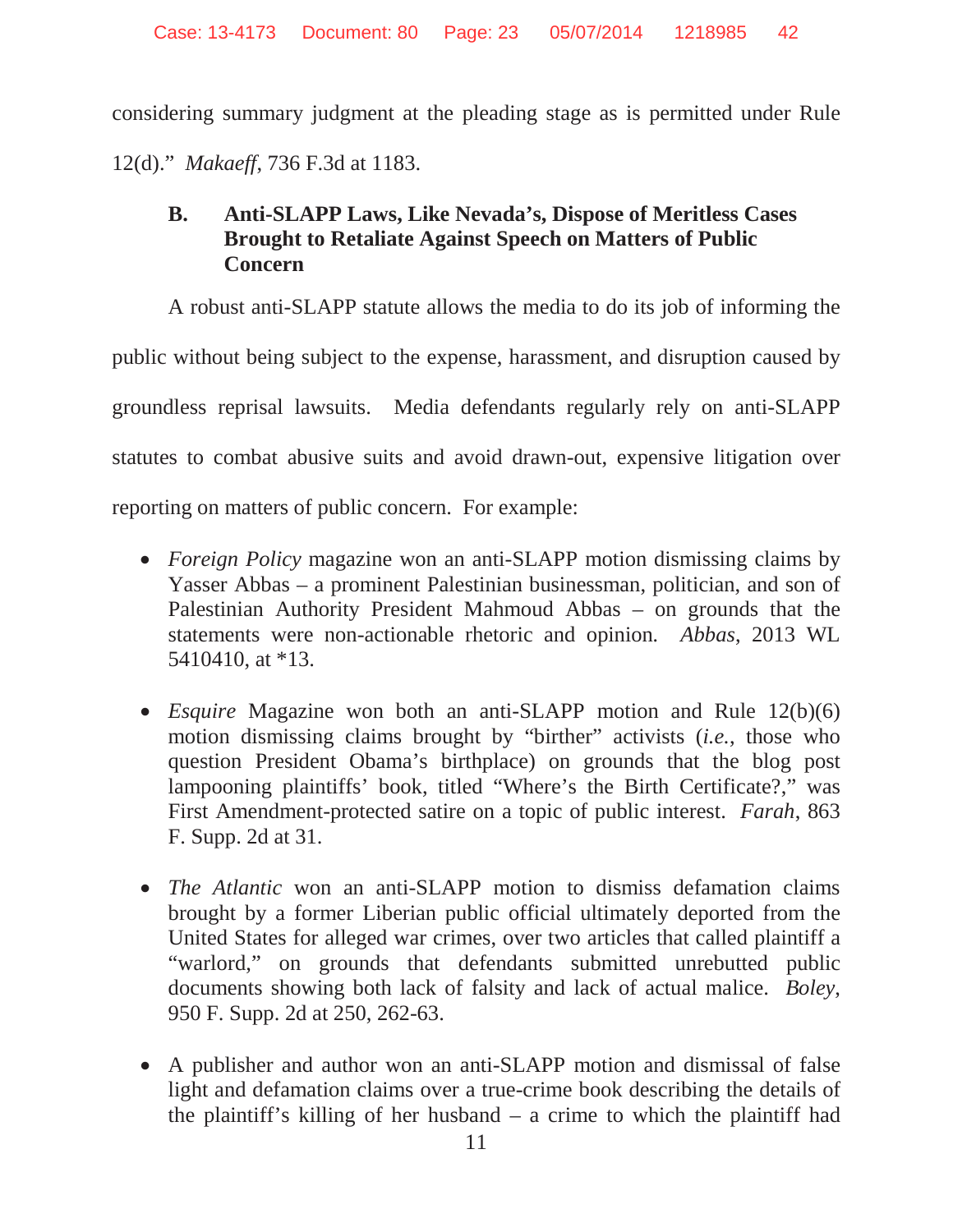pleaded guilty, because the plaintiff failed to show that any statements in the book were false or defamatory. *Northon v. Rule*, 409 F. App'x 146 (9th Cir. 2011) (affirming grant of anti-SLAPP motion); *Northon v. Rule*, 637 F.3d 937 (9th Cir. 2011) (affirming grant of attorneys' fees).

- x *ProPublica* and *Amicus* the *New York Times* won an anti-SLAPP motion dismissing a doctor's libel and false light suit over a Pulitzer Prize-winning article about alleged euthanasia of patients by hospital staff during Hurricane Katrina, on grounds that even limited discovery could not rebut defendants' showing there was no negligence or substantial falsity in publishing the reports. *Armington v. Fink*, 2010 WL 743524, at \*1, \*5 (E.D. La. Feb. 24, 2010).
- The *Los Angeles Times* won an anti-SLAPP motion arising out of an article questioning plaintiff's claims in a published biography that he was a war hero, on grounds that the article was protected as opinion and did not intend to convey the impression that the plaintiff lied about his past. *Thomas v. L.A. Times Commc'ns LLC*, 189 F. Supp. 2d 1005, 1013-14 (C.D. Cal.), *aff'd*, 45 F. App'x 801 (9th Cir. 2002).
- The Associated Press won an anti-SLAPP motion to dismiss invasion of privacy claims based on publication of unaltered photographs of Navy SEALs allegedly mistreating Iraqi prisoners on grounds that the complaint failed to allege offensiveness or a reasonable expectation of privacy. *Four Navy Seals v. Associated Press*, 413 F. Supp. 2d 1136, 1140, 1149-50 (S.D. Cal. 2005).
- A scientific journal won an anti-SLAPP motion dismissing libel and unfair competition claims arising out of a peer-reviewed scientific research article about heart disease, on grounds that, since the statements were protected by California's common interest privilege, the plaintiff had no reasonable likelihood of succeeding on his claim. *Critical Care Diagnostics, Inc. v. American Ass'n for Clinical Chemistry, Inc.*, 2014 WL 842951 (S.D. Cal. Mar. 4, 2014).
- A local broadcaster won an anti-SLAPP motion dismissing claims brought by a Canadian prescription drug distributor on grounds that defendant's news report on the safety and legality of pharmaceuticals involved a matter of public interest and was substantially true or not defamatory. *CanaRx Servs. v. LIN Television Corp.*, 2008 WL 2266348 (S.D. Ind. May 29, 2008).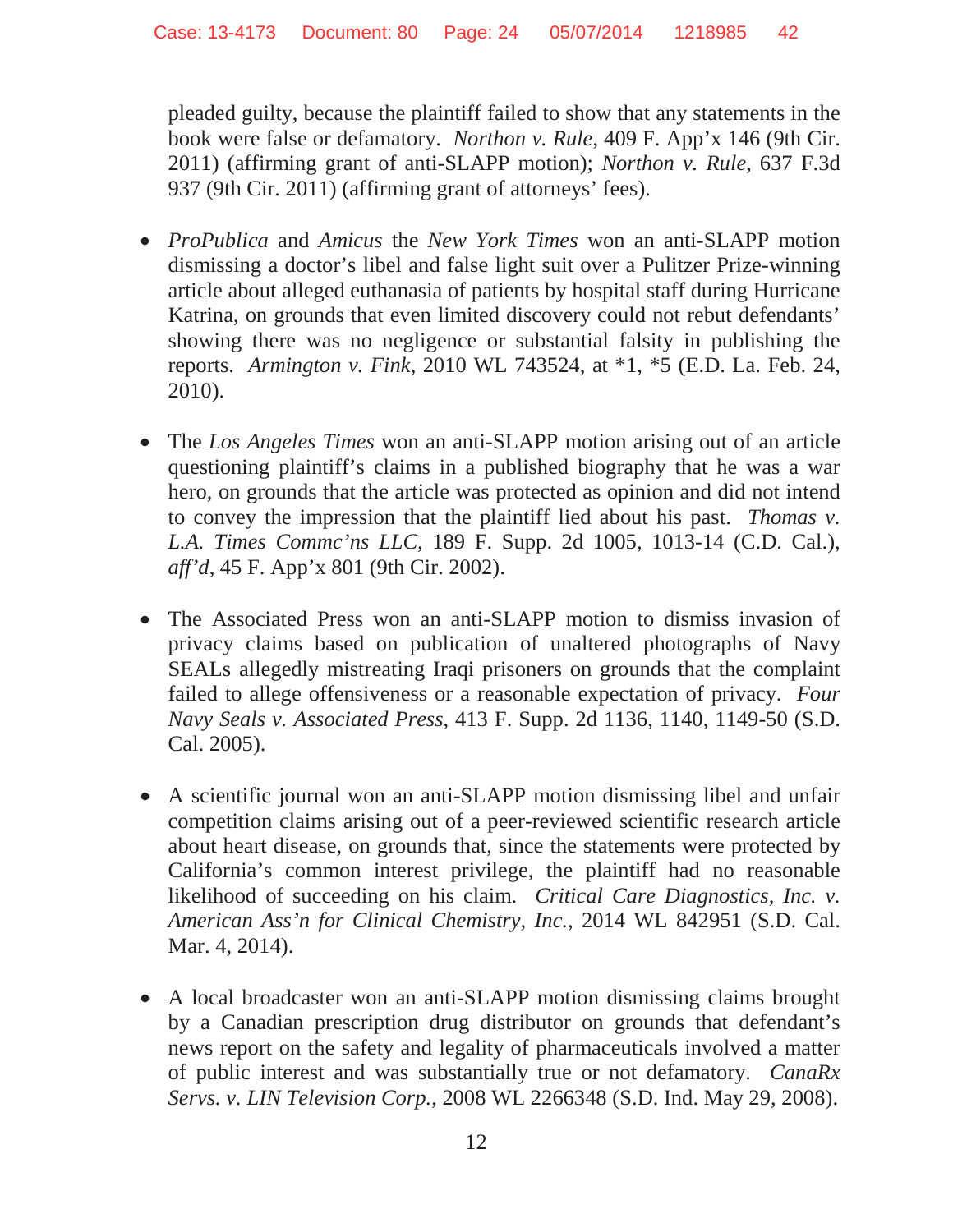• The producers of an Academy Award-nominated documentary film about the U.S. healthcare system won an anti-SLAPP motion dismissing a right of publicity claim on grounds that the documentary was an expressive work, and plaintiff's likeness was published in connection with a matter of public interest. *Aronson v. Dog Eat Dog Films, Inc.*, 738 F. Supp. 2d 1104, 1112- 13 (W.D. Wash. 2010).

By applying state anti-SLAPP laws, the court in each of these cases was able to efficiently dispose of meritless claims brought to retaliate against speech on matters of public concern, stifle criticism, or settle political or policy disagreements – be they brought by Birthers (*Farah*), a foreign leader's son (*Abbas*), a warlord (*Boley*), or a football team owner (*Snyder*).<sup>10</sup> If the application of state anti-SLAPP laws were limited to state courts, SLAPP plaintiffs would simply evade them by filing in or removing to federal court, thus effectively commandeering the federal courts to help chill reporting on matters of public

See also Makaeff, 715 F.3d at 261-62 (claim brought by company associated with mogul Donald Trump arising from plaintiff's letters to Better Business Bureau and online comments describing company's alleged fraud); *Davis v. Cox*, --- P.3d ---, 2014 WL 1357260, at \*1-2, (Wash. Ct. App. Apr. 7, 2014) (claims brought by plaintiffs who disagreed with defendants' boycott of Israeli products and investments); *Haywood v. St. Michael's Coll.*, 2012 WL 6552361 (D. Vt. Dec. 14, 2012) (claim brought by presidential primary candidate against college journalism students who profiled him on a course website), *aff'd on other grounds*, 536 F. App'x 123, 124 (2d Cir. 2013); *Rehak Creative Servs., Inc. v. Witt*, 404 S.W.3d 716, 733-34 (Tex. Ct. App. 2013) (advertising agency's claims against political candidate whose website implied that the agency donated to opponent's campaign in exchange for government contracts), *review denied* (Sept. 6, 2013).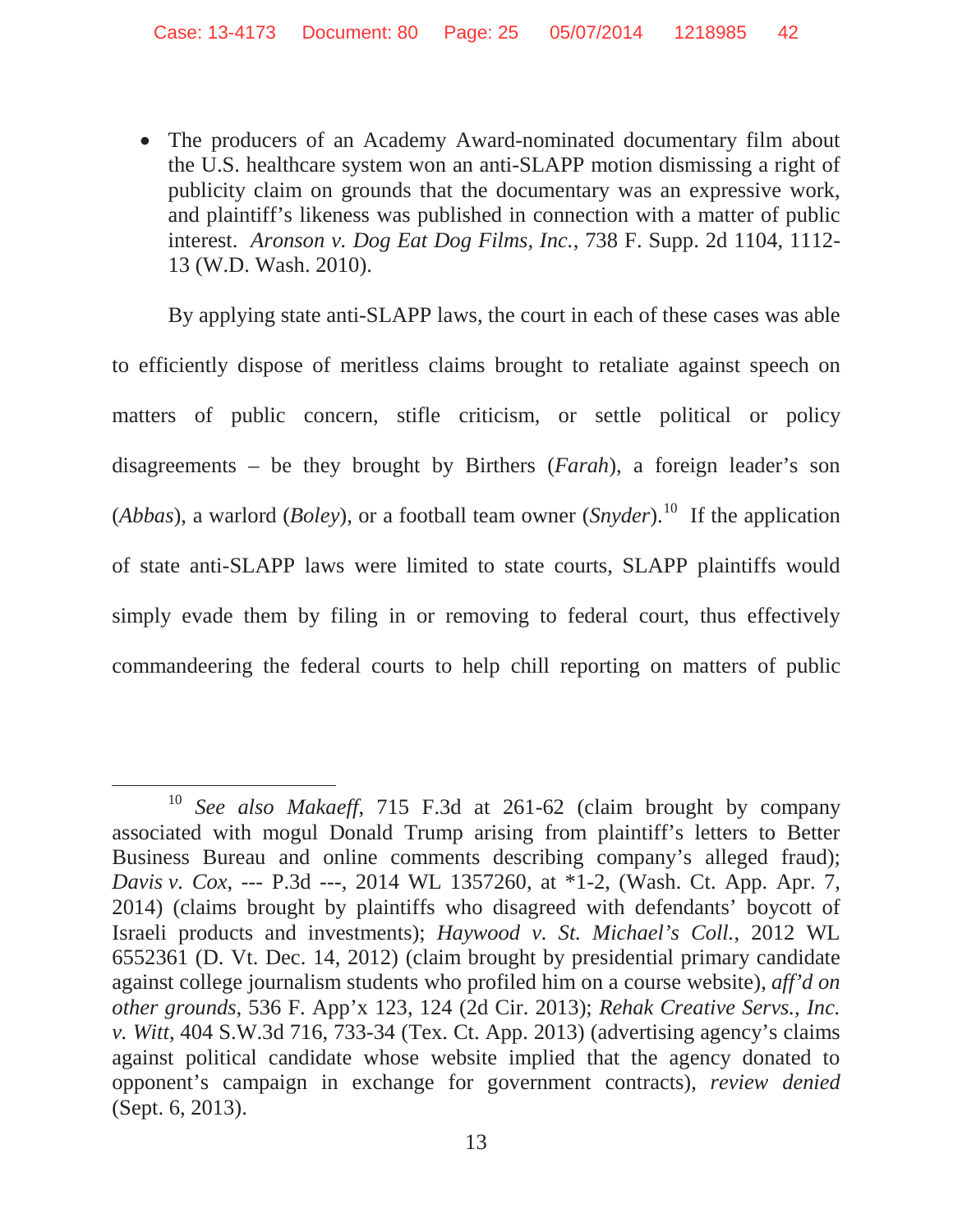concern. *See Makaeff*, 736 F.3d at 1187 (citing *Hanna v. Plumer*, 380 U.S. 460, 474 (1965) (Harlan, J., concurring)); *Newsham*, 190 F.3d at 973.

These are not academic concerns. Following the *3M* decision, a defamation plaintiff attempted to abandon his action in D.C. Superior Court – on the eve of oral arguments on dispositive motions – for the admitted purpose of pursuing his claims in federal court because he assumed the D.C. anti-SLAPP statute would not be applied there. *See Dean v. NBCUniversal*, No. 12 Civ. 00283, ECF No. 5-1 (D.D.C. filed Feb. 21, 2012) (notice of voluntary dismissal: "[T]he Complaint has been refiled in the U.S. District Court for the District of Columbia due to the Court's recent decision in *3M v. Boulter.*"). This blatant forum-shopping was thwarted only when plaintiff failed to meet the Superior Court's condition for dismissal without prejudice – payment of defendants' attorneys' fees and costs for work that could not be applied to defend the federal suit. *Dean v. NBC Universal*, No. 2011-CA-0060055-B (D.C. Super. Ct. Nov. 14, 2012), *aff'd*, No. 12 Civ. 1177 (D.C. Apr. 25, 2014) (affirming dismissal with prejudice). An identical forumshopping maneuver failed when the federal court granted dismissal under the D.C. anti-SLAPP statute. *Forras*, 2014 WL 1512814, at \*1, \*6-8.<sup>11</sup> Such forum-

<sup>&</sup>lt;sup>11</sup> Both claims were classic SLAPP actions using a libel action to settle a political dispute. *Dean* involved claims against an MSNBC television host and *Amicus* NBC for broadcasts discussing political candidates, their views on homosexuality, and their controversial associations with plaintiff, an outspoken anti-gay activist. *Forras* involved plaintiffs' legal efforts to prevent an Islamic community center from opening near Ground Zero in New York.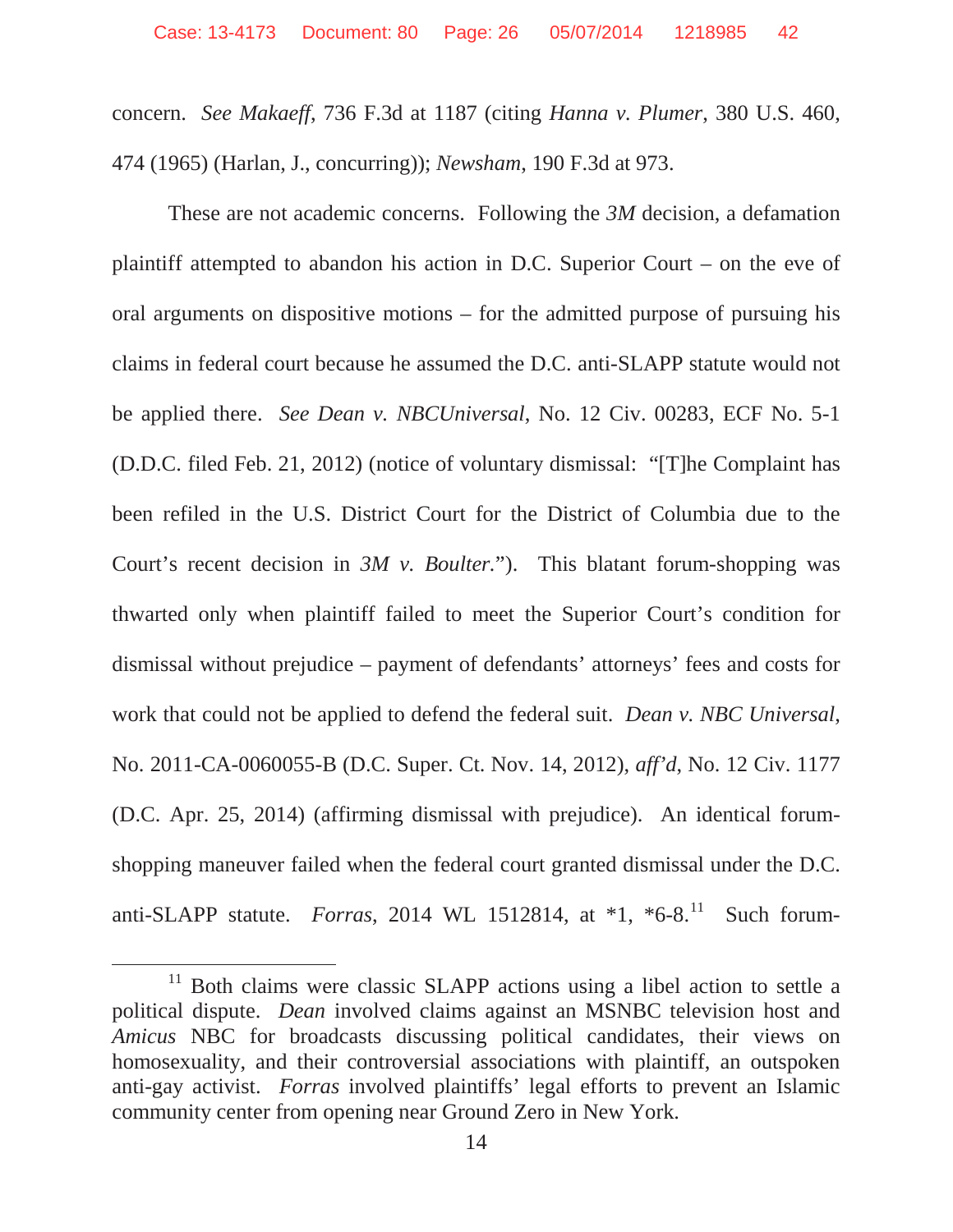shopping undermines the interest of the state in protecting its citizens from abusive lawsuits, particularly where media outlets regularly report on matters of national and international concern – and where, as a result, the potential plaintiff is often a citizen of another U.S. state or a foreign citizen, with the ability to invoke the federal court's diversity jurisdiction.

#### **II. THE COURT CORRECTLY FOUND THAT ATTRIBUTION TO SOURCE MATERIAL VIA HYPERLINKING IS SUFFICIENT UNDER THE FAIR REPORT PRIVILEGE**

Consistent with Media *Amici*'s experience, the instant suit provides yet another illustration that dismissal under a state anti-SLAPP law can exist comfortably "side by side" with the Federal Rules. Here, the district court dismissed libel claims brought by Adelson, well-known funder of "Super PACs" supporting Republican candidates in the 2012 election, against defendants, Democratic activists, over their petition urging the Republican Presidential candidate not to accept Adelson's money because it was "dirty" or "tainted," which the court found qualified for dismissal under 12(b)(6) and for the anti-SLAPP statute's protection.

The basis for defendants' views was made plain via hyperlinks to various source materials including an Associated Press article, "a report disseminated by a reputable news organization," which referenced a "sworn declaration" filed in a court proceeding. These undisputed facts led Judge Oetken, observing the reality of how people read on the Internet, to grant Appellees' Rule 12(b)(6) motion on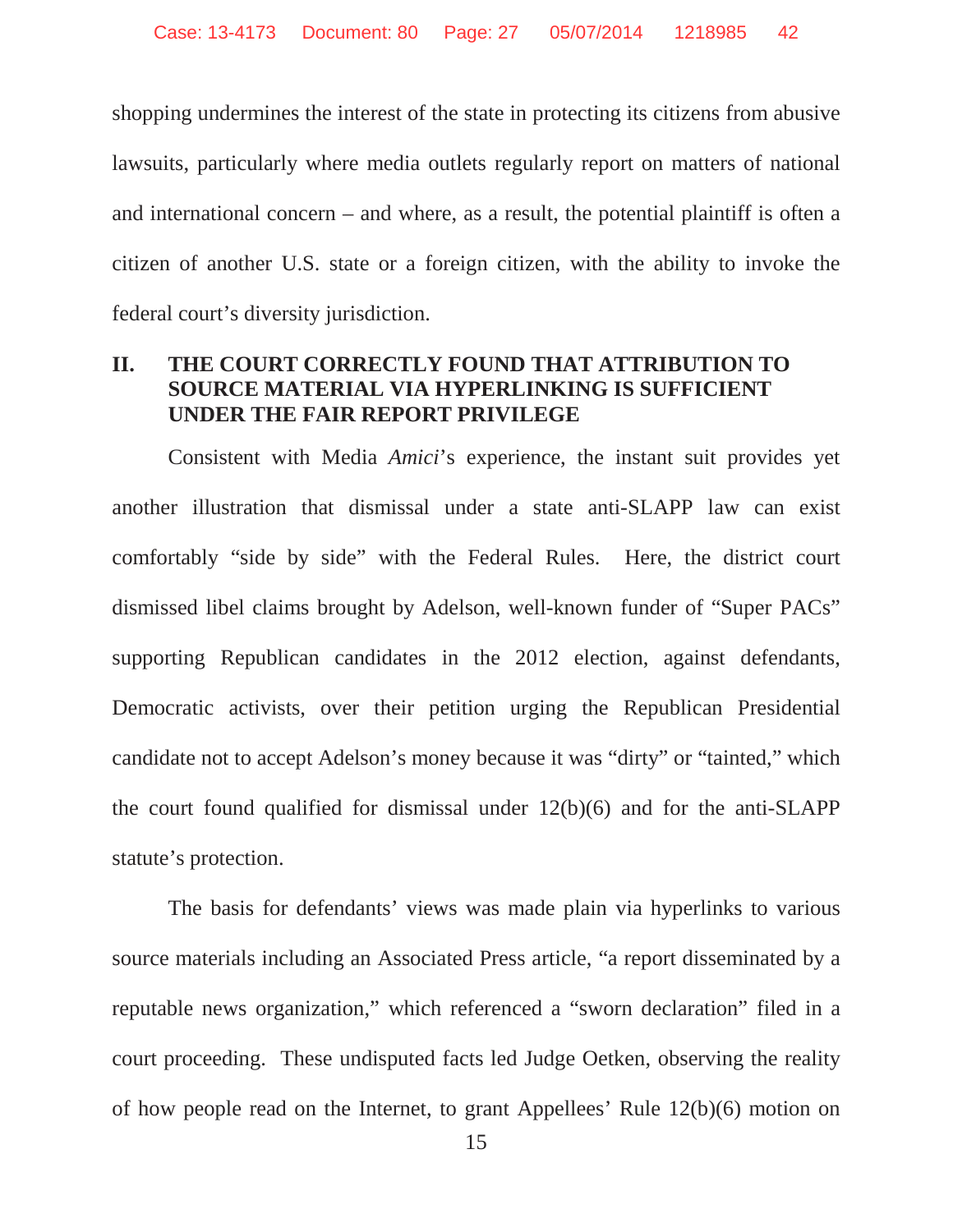grounds that Defendants' Internet publication referred, via hyperlinks, to allegations that were privileged as a fair report of allegations in a judicial proceeding as to which they offered non-actionable opinion. *Adelson*, 2013 WL 5420973, at \*11-19. The court also granted dismissal under the Nevada Act because Plaintiff could not, based on the undisputed facts, show knowledge of falsity. *Id.* at \*27 (citing *Liberty Lobby, Inc. v. Dow Jones & Co.*, 838 F.2d 1287, 1297 (D.C. Cir. 1988)).<sup>12</sup>

"Hyperlinks" or "links" are text, icons, or images located on a web page that allow the user, by the click of a mouse, to switch to another document "located anywhere on the Internet." *See Reno v. ACLU*, 521 U.S. 844, 852 (1997). Indeed, as early as 1997, when the Internet was in its infancy, the Supreme Court recognized the "straightforward" nature of hyperlinking, explaining how "a particular Web page may contain the information sought by the 'surfer,' or, through its links, it may be an avenue to other documents located anywhere on the

<sup>&</sup>lt;sup>12</sup> This case is the classic example of why the discovery stay under SLAPP statutes and Rule 56(d) do not conflict when a plaintiff cannot meet his burden under *Liberty Lobby* of coming forward with evidence of actual malice. Where a defendant to a SLAPP suit has relied on reputable news sources like AP reporting on sworn declarations in lawsuits protected by the fair report privilege, no amount of discovery will be able to meet plaintiff's burden, making even limited discovery "demonstrably unnecessary." *Id.* at n.26 (citing *Hoffman v. Airquip Heating & Air Conditioning*, 480 F. App'x 110, 111-12 (2d Cir. 2012)). *See Beckham v. Bauer Publ'g Co.*, 2011 WL 977570, at \*1 (C.D. Cal. Mar. 17, 2011) (granting California anti-SLAPP motion where publisher presented evidence of lack of actual malice), *appeal docketed*, No. 13-56874 (9th Cir. Oct. 13, 2013); *Boley*, 950 F. Supp. 2d at 250.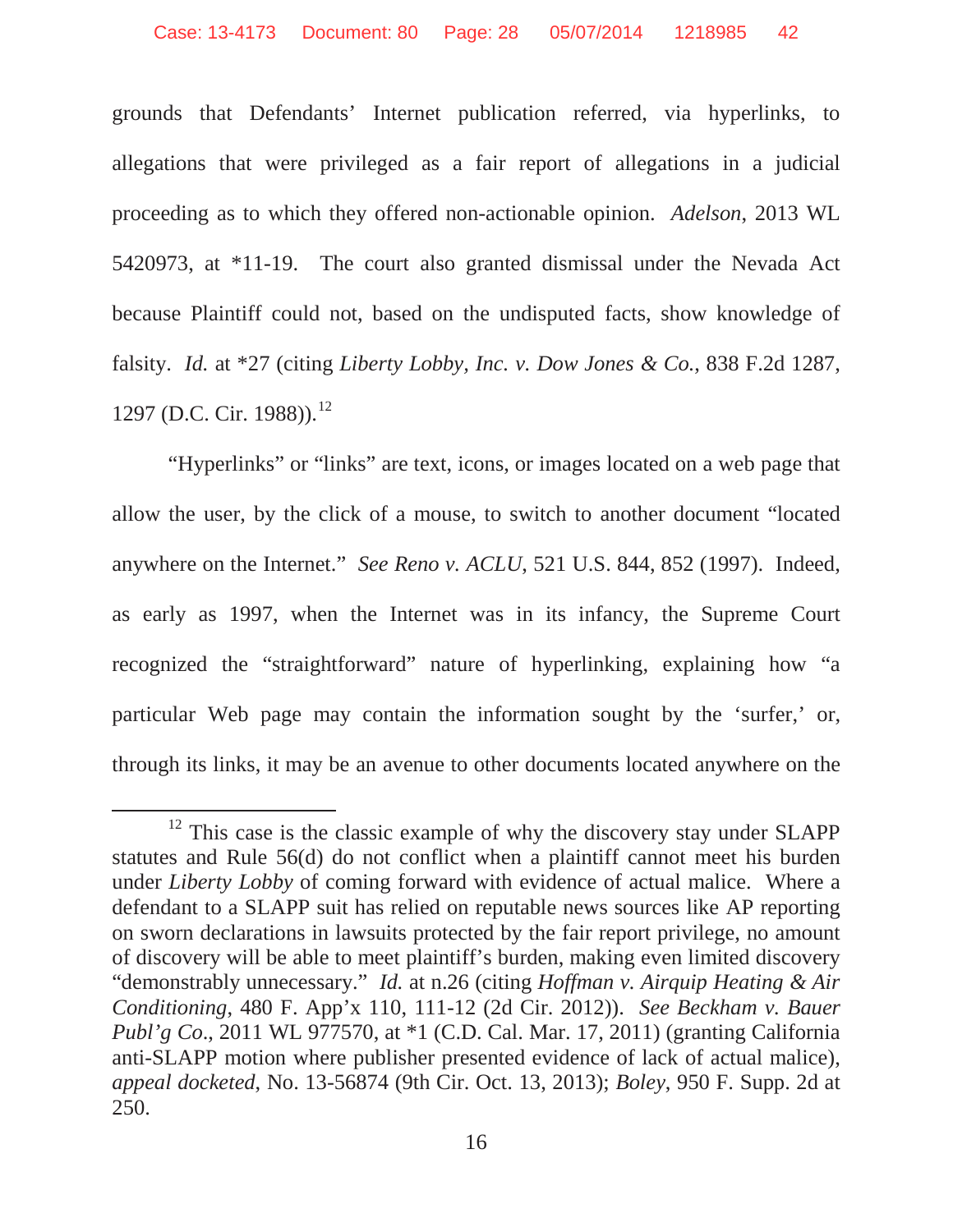Internet." *Id.* Thus, the Court observed, the Internet "is ... comparable, from the readers' viewpoint, to … a vast library including millions of readily available and indexed publications…." *Id*. at 852-53.

Since 1997, the avenues by which the public accesses Internet content have multiplied dramatically. No longer tied to personal computers, the Internet is now accessed via a multitude of devices, with ever-changing platforms for navigating and accessing content. From mobile laptops, to smartphones, tablets, and soon-tocome wearable devices such as iWatches and Google Glass,<sup>13</sup> Internet content no longer needs a click of the mouse, but may be accessed through the slide of a finger.

Media companies strive to enhance the readers' experience through new technology with ever more creatively viewed and accessed content. Internet news stories are now commonly annotated with hyperlinks to related sources, pictures, or video. Indeed, many news organizations are entirely resident on the web, where their reporting is solely disseminated via the Internet.<sup>14</sup> And with the knowledge that much of the public accesses news stories via the Internet, publishers have

<sup>13</sup> *See, e.g.*, Google Glass, Google+, https://plus.google.com/+ GoogleGlass/posts#+GoogleGlass/posts; Gary Marshall and Kate Solomon, Apple iWatch release date, news and rumors (Feb. 17, 2014), http://www.techradar.com/us/news/portable-devices/apple-iwatch-release-datenews-and-rumours-1131043 (describing available wearable technology and commenting on anticipated Apple iWatch).

<sup>&</sup>lt;sup>14</sup> *See, e.g.*, Slate (slate.com), Huffington Post (huffingtonpost.com), Real Clear Politics (realclearpolitics.com).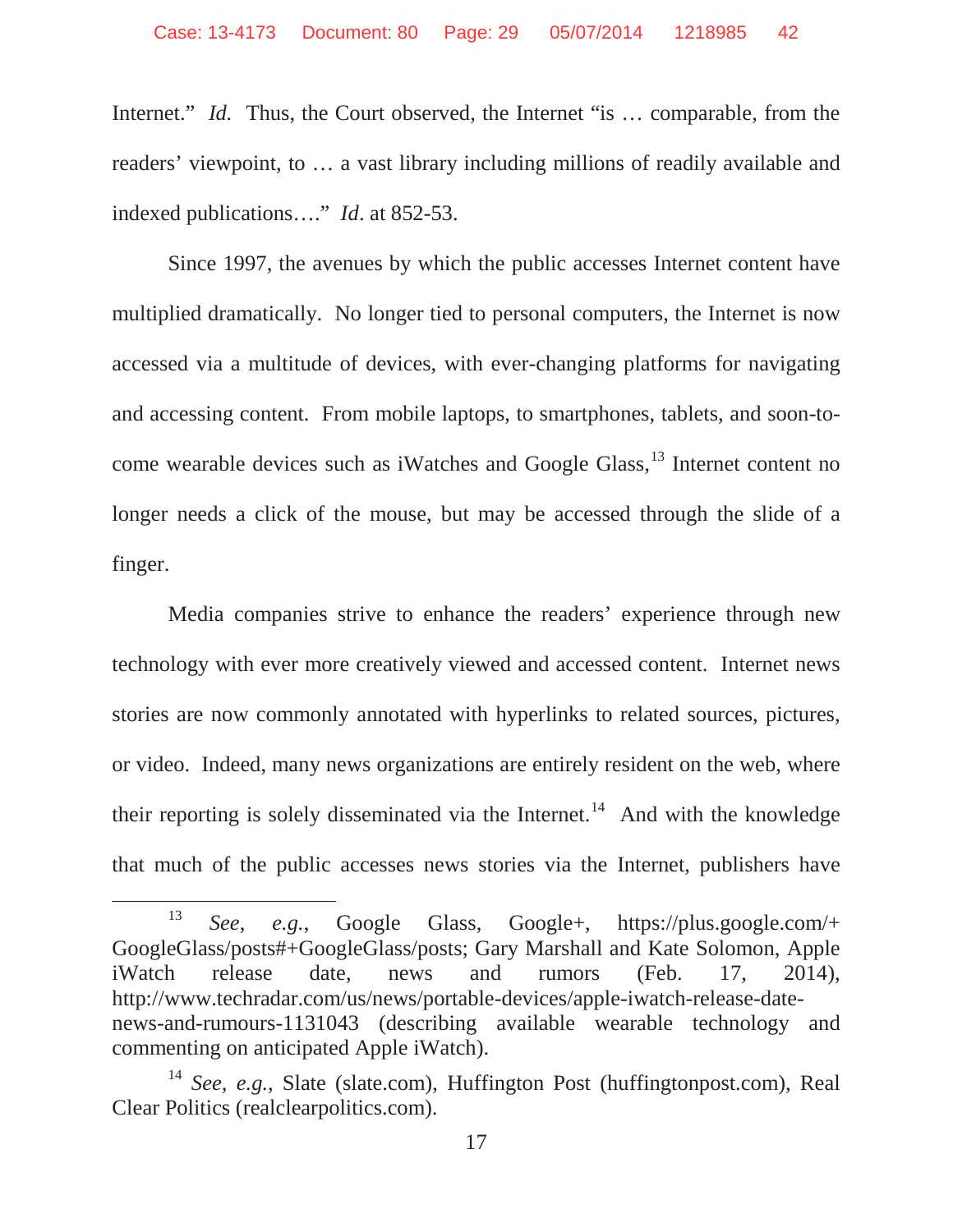redesigned their online news sites to be compatible with the mobile devices their readers use.<sup>15</sup>

Reporting that capitalizes on the power of hyperlinks is lauded by the publishing community. For example, the 2014 Pulitzer Prize for Investigative Reporting was awarded to Chris Hamby of *Amicus The Center for Public Integrity*, a non-profit digital news organization, "for his reports on how some lawyers and doctors rigged a system to deny benefits to coal miners stricken with black lung disease, resulting in remedial legislative efforts."<sup>16</sup> In addition to annotating his reporting with hyperlinks to pertinent sources, Hamby's reporting included two interactive graphics that allowed readers to access digital copies of relevant court records and compare the testimony of a defense black lung expert with the x-ray readings of other doctors.<sup>17</sup>

<sup>&</sup>lt;sup>15</sup> For example, Internet news publishers can create their own devicesensitive applications to view published content, such as the New York Times App for IPad. Or, readers can access their content using services such as Flipboard, Apple's Newstand, or Google Play Newsstand that offer paywall integration and allow users to integrate their reading with social applications such as Facebook or Google+. In addition, online publications can be viewed on any device using a publication's website address.

<sup>16</sup> *The 2014 Pulitzer Prize Winners: Investigative Reporting*, http://www.pulitzer.org/citation/2014-Investigative-Reporting.

<sup>17</sup> *Withheld evidence*—Interactive graphic (Oct. 29, 2013), http://www.publicintegrity.org/2013/10/29/13583/withheld-evidence; *X-ray readings compared*—Interactive graphic (Oct. 30, 2013), http://www.publicintegrity.org/2013/10/30/13551/x-ray-readings-compared.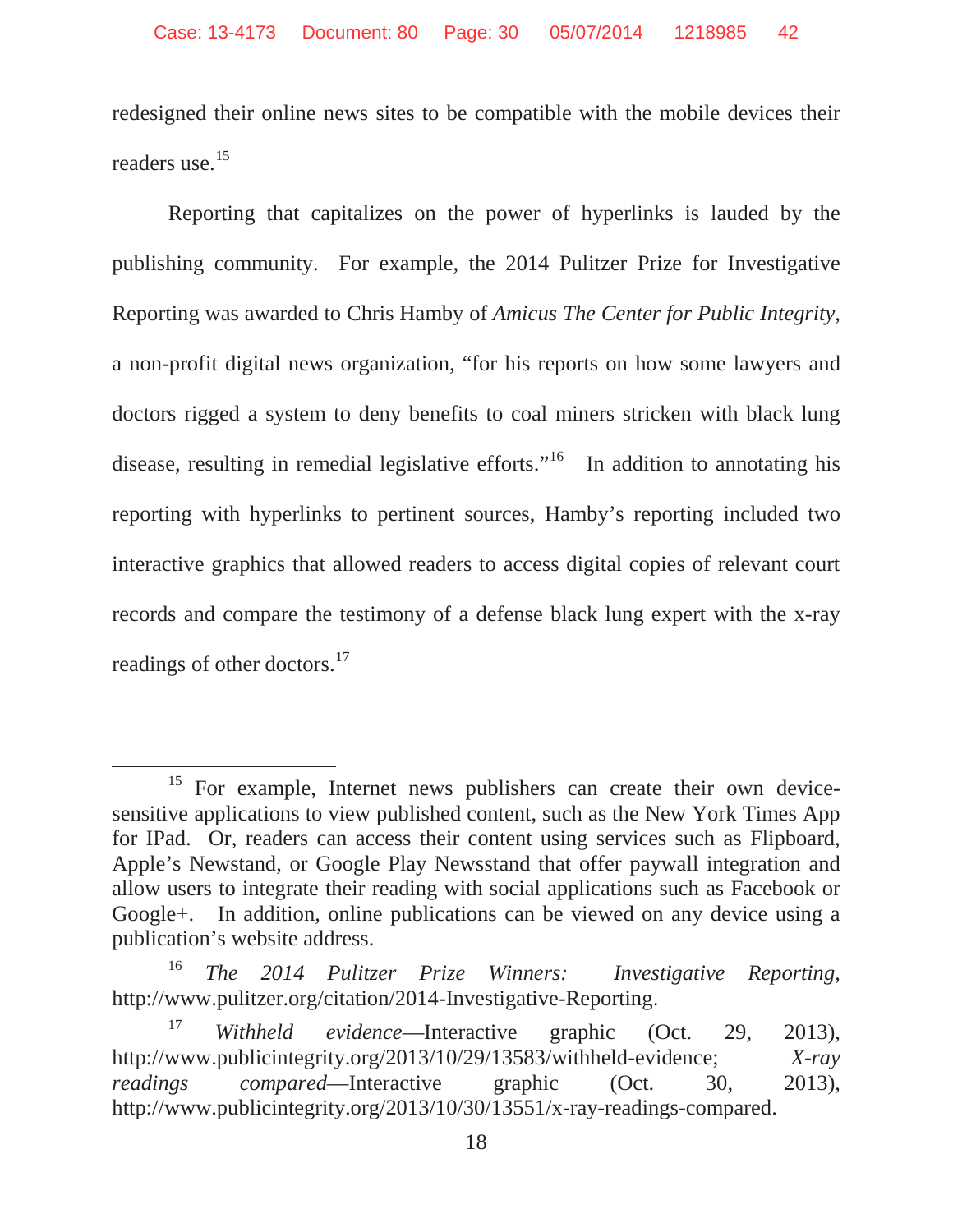Similarly, in a series begun in 2010, Secrets of the System, *The Wall Street Journal* has explored Medicare's vast databases and showed how they can be used to expose potential fraud and waste.<sup>18</sup> The series, a Pulitzer Prize finalist in  $2010<sup>19</sup>$  has published numerous articles based on government documents, including interactive reports that allow readers to search its databases of government records to see the types and number of procedures performed and the amounts paid to providers by Medicare.<sup>20</sup> The *New York Times*'s critically acclaimed "Invisible Child" series about a homeless girl named Dasani included links to complaints made by residents at the shelter where the girl lived, a sampling of inspection reports, $^{21}$  and a separate section for "source notes," which included hyperlinks to sources, including official statements reported in prior news articles and government reports.<sup>22</sup> Innovations such as these works capitalize on the power of hyperlinking to annotate and add multimedia content to online publications, thus

<sup>18</sup> *Secrets of the System*, http://topics.wsj.com/subject/S/secrets-of-thesystem/6281.

<sup>19</sup> *Explanatory Reporting*, http://www.pulitzer.org/bycat/Explanatory-Reporting.

<sup>20</sup> *Medicare Payments to Providers in 2012*, http://projects.wsj.com/ medicarebilling/?mod=medicarein.

<sup>21</sup> *Invisible Child—*Documents, http://www.nytimes.com/projects/2013/ invisible-child/documents/.

<sup>22</sup> *Invisible Child—*Summary of Reporting and Source Notes, http://www.nytimes.com/projects/2013/invisible-child/notes/.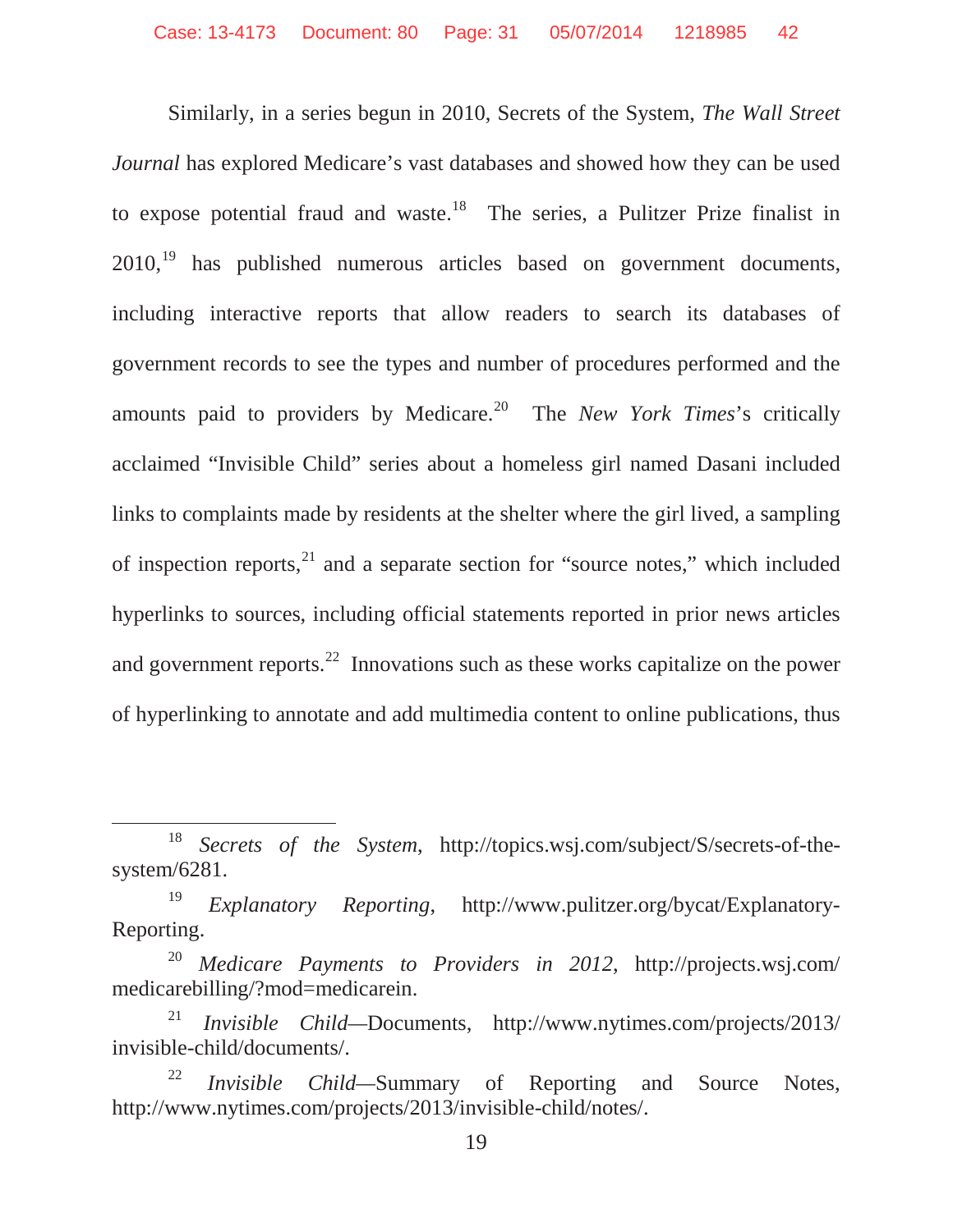demonstrating the powerful reality of what the Supreme Court foresaw almost twenty years ago. $^{23}$ 

In Nevada, New York, and the overwhelming majority of states in which Media *Amici* publish and disseminate news reporting, courts recognize and enforce the fair report privilege.<sup>24</sup> "As a general matter, in order to enjoy the protection of the privilege, the publication in issue must clearly attribute the statement in question to the official proceeding or document on which it is reporting or from which it is quoting." Hon. Robert D. Sack, *Sack on Defamation*, § 7:3.5[B][1], 7- 19 (4th ed. 2010). The protection afforded to Media *Amici* under this privilege and the resulting benefit to the public's awareness of official proceedings cannot be overstated. So long as the accuracy and fairness tests have been met, it immunizes the republication of allegations and findings in official proceedings whether or not the publisher knows them to be true. *Restatement (Second) of Torts* § 611 cmt. a (1967).

<sup>&</sup>lt;sup>23</sup> Hyperlinks are not only useful to annotate deep dive investigatory reporting, they also offer readers immediate access to the sources attributed in breaking news articles. *See, e.g.*, Josh Gerstein, *Court: Release Legal Memo on Drone Killing*, Politico (Apr. 21, 2014), http://www.politico.com/blogs/under-theradar/2014/04/court-release-legal-memo-on-drone-killing-187153.html (reporting on this Court's order requiring U.S. government to release redacted copy of Justice Department memo discussing legal basis for using deadly drone strikes to kill American citizen overseas, with hyperlink to order for readers).

 $24$  According to a 2010 judicial tally, "[t]he fair-report privilege has been recognized by common law or statute in at least forty-seven states and the District of Columbia." *Salzano v. N. Jersey Media Grp. Inc.*, 201 N.J. 500, 514 n.2, 993 A.2d 778, 787 n.2 (2010).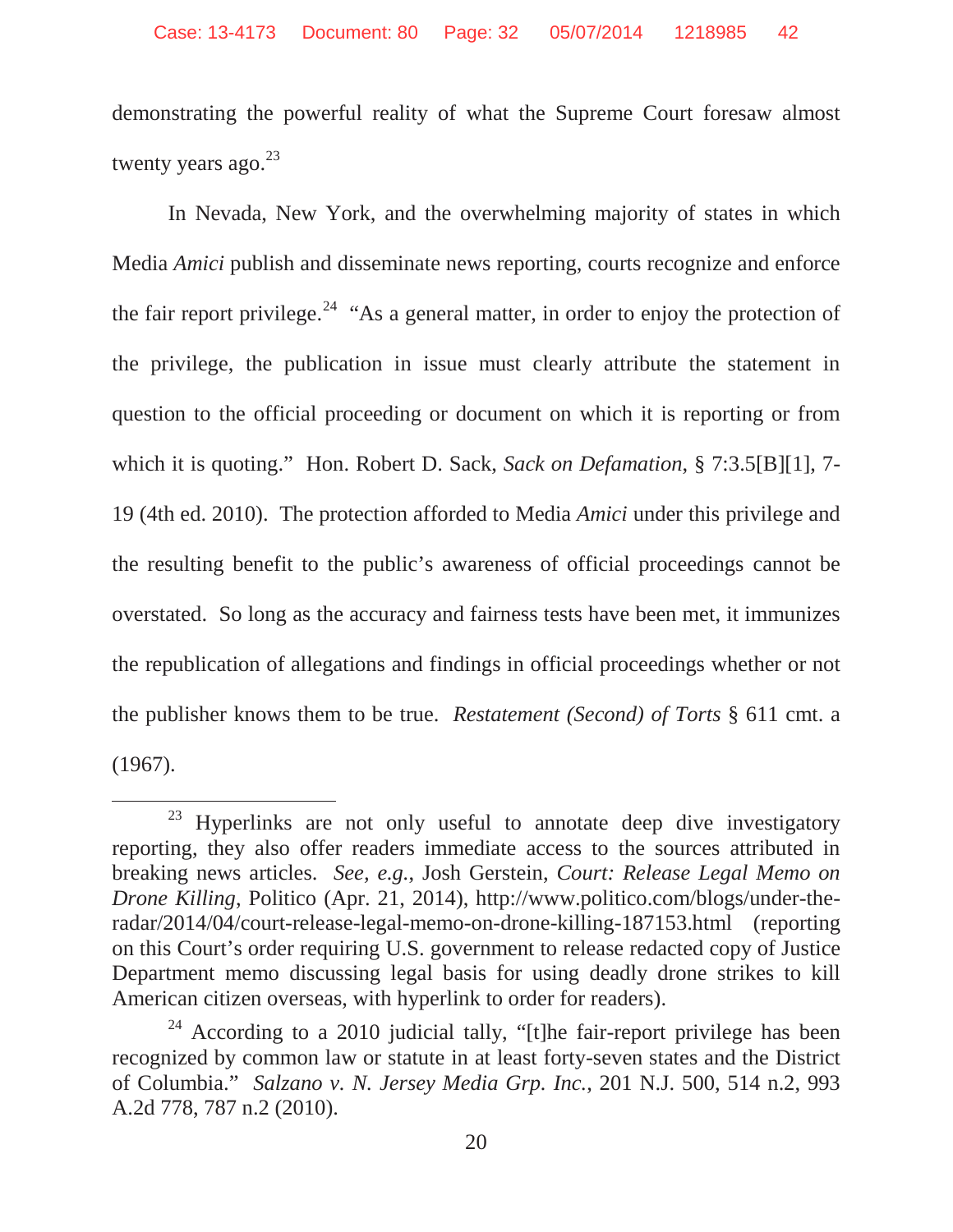There is no requirement under the fair report privilege that publishers must describe the official proceedings completely or in legalistic detail for the privilege to attach. *Restatement (Second) of Torts* § 611 cmt. f. *See also Holy Spirit Ass'n for Unification of World Christianity v. New York Times Co.*, 49 N.Y.2d 63, 68, 424 N.Y.S.2d 165, 168 (1979) ("When determining whether an article constitutes a 'fair and true' report, the language used therein should not be dissected and analyzed with a lexicographer's precision. This is so because a newspaper article is, by its very nature, a condensed report of events which must, of necessity, reflect to some degree the subjective viewpoint of its author.") Nevertheless, the advent of the Internet and the ability to hyperlink has opened a new door for publishers, like Media *Amici*, to provide richer and fuller source attribution to their readers. Indeed, the Internet makes attribution to official proceedings seamless and allows readers to quickly see the source for themselves.<sup>25</sup>

Where hyperlinked sources are also protected by the fair report privilege, readers are all the more aware that the reporting is premised on allegations in official proceedings. *See Jankovic v. Int'l Crisis Grp.*, 593 F.3d 22, 26-27 (D.C. Cir. 2010) (hyperlinked material assumed to satisfy attribution requirement, even

 $25$  To the extent some of the links may be to sources requiring payment, that is no different than cites to Westlaw or Pacer. As for link rot, the reality is, as Judge Oetken observed, that the article will have been read and the statute of limitations for defamation, generally one or two years, will have expired well before the link may have become inaccessible. *Adelson*, 2013 WL 5420973, at \*14 n.13.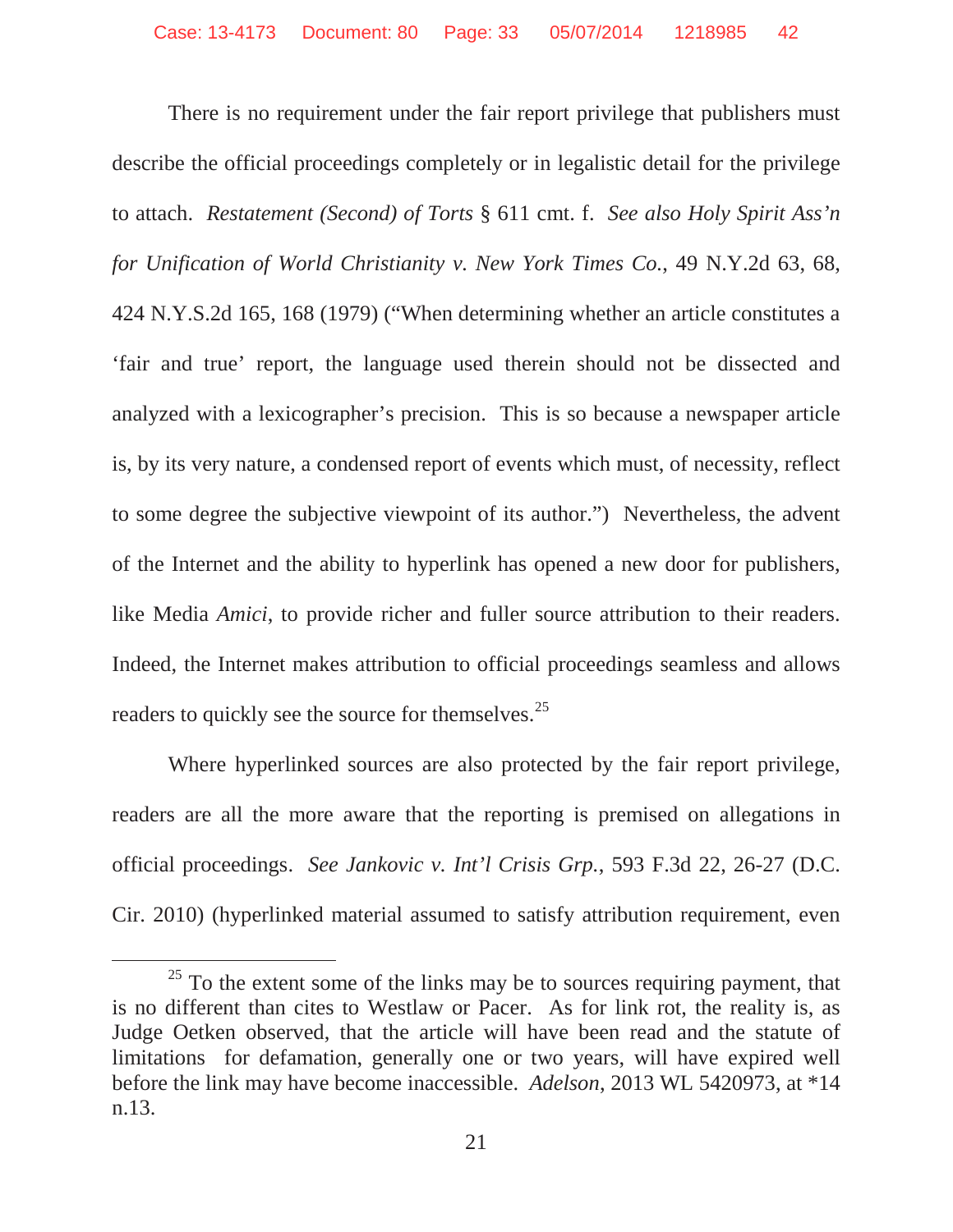where publication did not accurately describe the governmental document to which it hyperlinked); *Global Telemedia Int'l, Inc. v. Doe 1*, 132 F. Supp. 2d 1261, 1268 (C.D. Cal. 2001) (link confirmed defendant's statement was "clearly based on a public document"). And in such cases, the reader – through hyperlinked sources – is able to evaluate any opinions drawn from those documents for themselves.<sup>26</sup> *Franklin v. Dynamic Details, Inc.*, 10 Cal. Rptr. 3d 429, 431 (Cal. App. 2004) (links disclosed facts because reader "could view those Web sites").

As Judge Oetken pointed out in this case, the petition "repeatedly uses the phrase 'reportedly' and 'reports' when referring to the accusation in the Jacobs Declaration and puts in quotation marks the words 'personally approved,' which together make plain that the hyperlink connects to a source suggesting that

<sup>&</sup>lt;sup>26</sup> Courts have recognized that a hyperlink can establish the attribution necessary for a statement to be considered an opinion based on disclosed facts. *See, e.g.*, *Abbas*, 2013 WL 5410410, at \*11 & n.7 (hyperlinks sufficient to disclose facts as basis for fair comment privilege); *Boley*, 950 F. Supp. 2d at 262 (hyperlinking to earlier article sufficient to "incorporat[e] that article by reference and provid[e] the necessary context for the allegedly defamatory remark"); *Agora, Inc. v. Axxess, Inc.*, 90 F. Supp. 2d 697, 704-05 (D. Md. 2000) (dismissing defamation claim based on facts disclosed through hyperlinks), *aff'd*, 11 F. App'x 99 (4th Cir. 2001); *Sandals Resorts Int'l Ltd. v. Google Inc.*, 86 A.D.3d 32, 45 (1st Dep't 2011) (hyperlinks constitute disclosure of facts supporting opinion where "email is supported by links to the writer's sources"). Indeed, since the early years of the Internet, courts have accepted that hyperlinking to the facts underlying a statement of opinion provides the requisite factual disclosure, allowing the reader to easily evaluate the opinion expressed. *See, e.g.*, *Nicosia v. DeRooy*, 72 F. Supp. 2d 1093, 1103 (N.D. Cal. 1999), *cited in Adelson*, 2013 WL 5420973, at \*17 n.19 ("[T]he underlying facts were fully disclosed both in the Petition itself and via hyperlink.").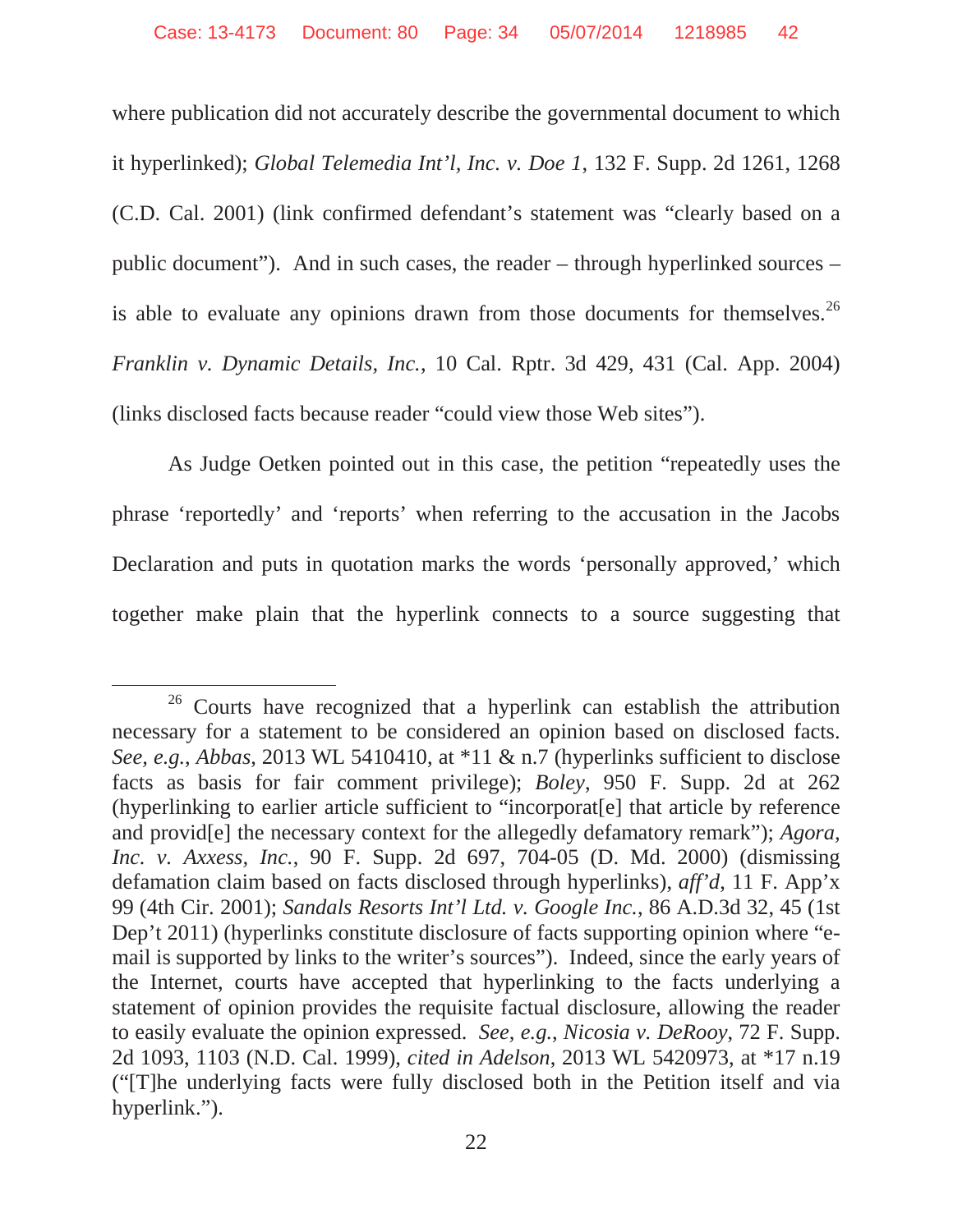Adelson 'personally approved' prostitution in Macau." *Adelson*, 2013 WL 5420973, at \*12. In this manner an Internet publication offers tools to inform readers that its reporting relies on outside sources, thus both achieving proper attribution and indicating to the reader that the source is resident outside of the article. *See Jankovic v. Int'l Crisis Grp.*, 429 F. Supp. 2d 165, 177 n.8 (D.D.C. 2006) (noting that even if meaning of allegedly defamatory statement was unclear, it was clarified by "two internet links" at end of statement because "[w]hat little confusion the sentence could possibly cause is easily dispelled by any reader willing to perform minimal research.").

For example, in *Rakofsky v. Washington Post*, 39 Misc. 3d 1226(A) (tbl.), 971 N.Y.S.2d 74, 2013 WL 1975654, at \*2-5 (N.Y. Sup. Ct. 2013), the court found that blog posts criticizing a lawyer were based on disclosed facts, where they linked to newspaper articles describing a mistrial in the murder case plaintiff handled. The court found that blogs that referenced initial *Washington Post* articles reporting on related judicial proceedings were privileged fair reports, notwithstanding the fact that the links were not to the original court documents. *Id*. at \*9. Similarly, in a case like this involving political speech, a Texas appellate court recently held that a political campaign website's links to underlying source materials provided the requisite context for the statement in suit that the plaintiff benefited from an official "reward[ing his] cronies." *Rehak*, 404 S.W.3d at 730, 732. The court observed that "the linked documents are part of the context that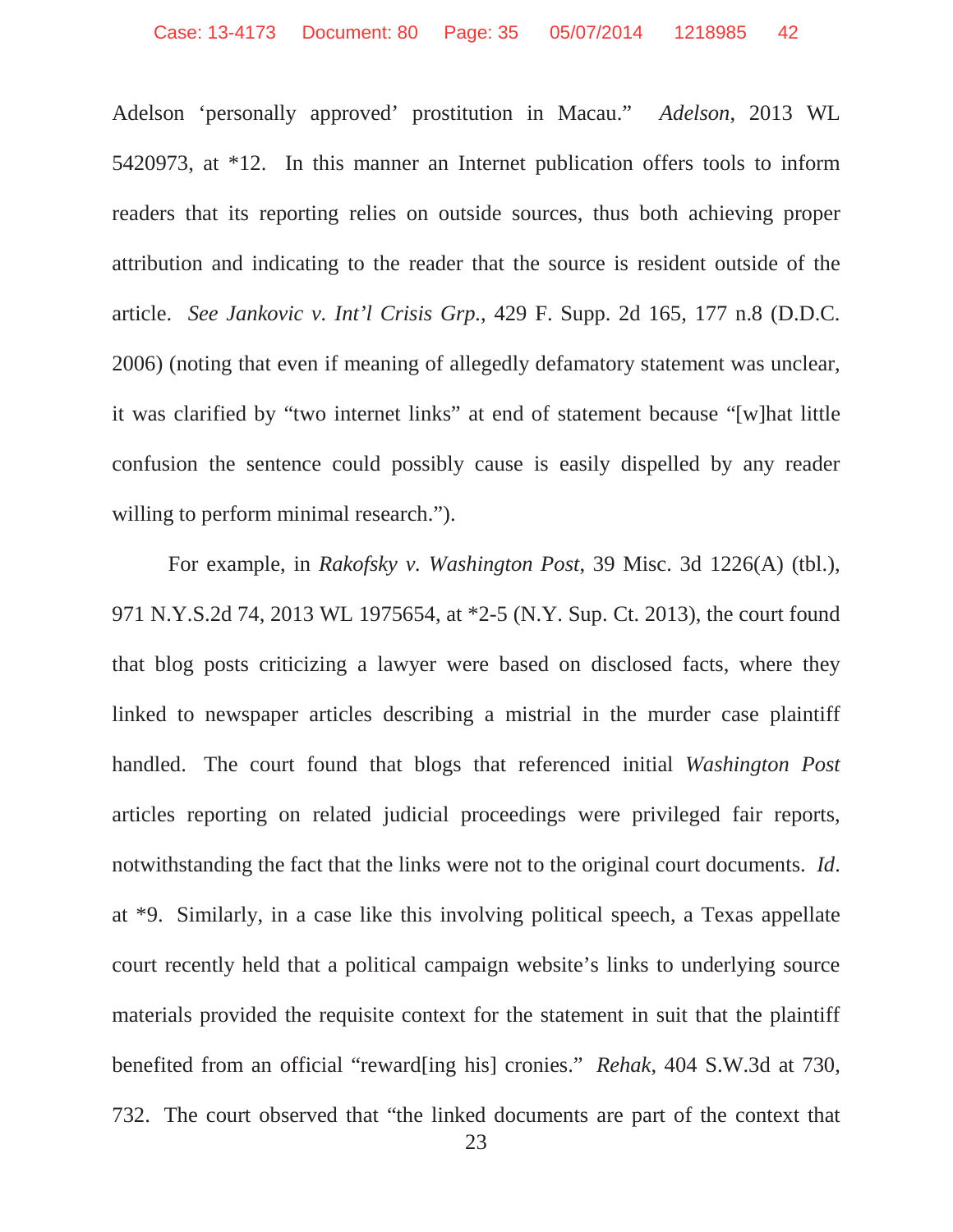must be taken into consideration when assessing what the website actually conveyed," because it is essential to "address[] how a person of ordinary intelligence would perceive the website's message."

Similarly, in the present case, because defendants' statements provided their audience with direct access to the source material summarized via hyperlinks, the district court found that readers were fully equipped to agree or disagree based on the hyperlinked source material, here an AP article that was itself a fair report of a sworn declaration filed in a legal action and included Adelson's response to the claims. *Adelson*, 2013 WL 5420973, at \*17 n.19 ("[T]he underlying facts were fully disclosed both in the Petition itself and via hyperlink."). In sum, the district court's opinion forcefully illustrates that dismissal under a state anti-SLAPP law can exist comfortable "side by side" with the Federal Rules and reflects the modern reality that readers of Internet publications view hyperlinks as an integral part of the overall context of online content.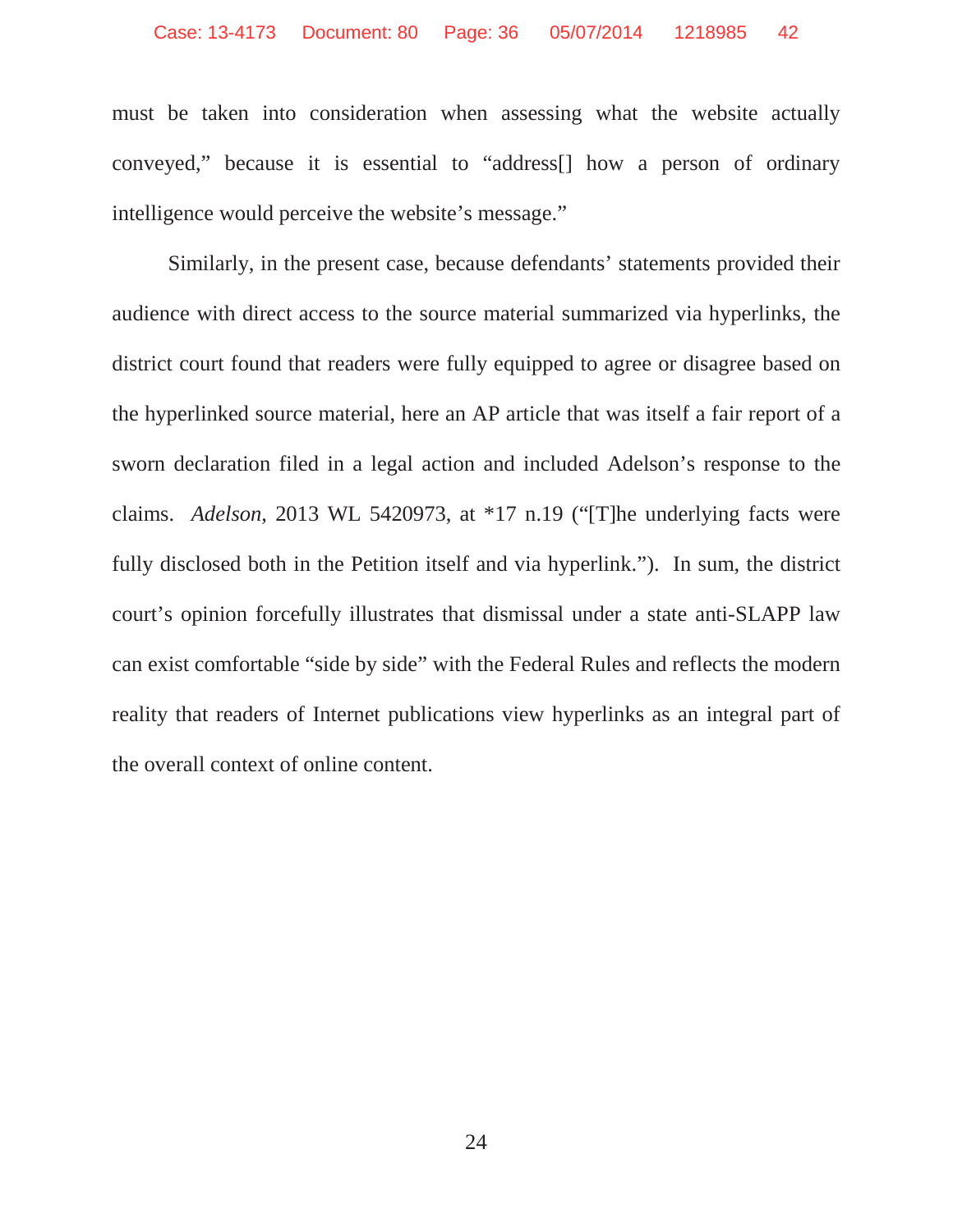Case: 13-4173 Document: 80 Page: 37 05/07/2014 1218985 42

#### **CONCLUSION**

For these reasons, Media *Amici* respectfully ask this Court to affirm the

district court's decision.

Dated: May 7, 2014

Respectfully submitted,

#### DAVIS WRIGHT TREMAINE LLP

By: *s/Laura R. Handman* Laura R. Handman 1633 Broadway, 27th Floor New York, NY 10019 Tel: 212-489-8230 Fax: 212-489-8340

Lisa B. Zycherman Micah J. Ratner 1919 Pennsylvania Avenue, N.W. Suite 800 Washington, DC 20006 Tel: 202-973-4200 Fax: 202-973-4499

Attorneys for *Amici Curiae*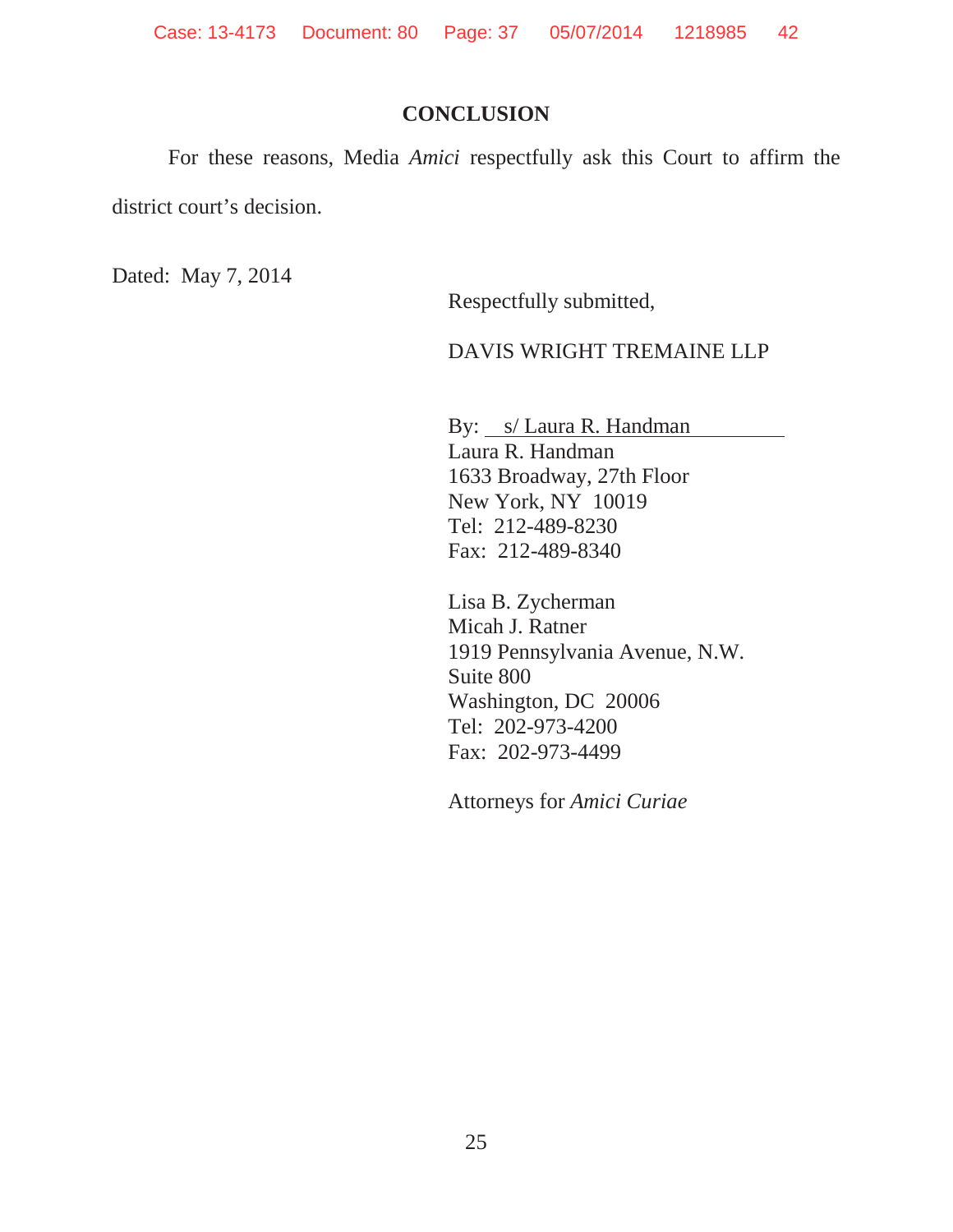#### **CERTIFICATE OF COMPLIANCE**

I certify, pursuant to Rule 32(a)(7)(C) of the Federal Rules of Appellate Procedure, that this brief complies with the type-volume limitation of Rules 29(d) 32(a)(7)(B) and contains 6,354 words, inclusive of headings, footnotes, and quotations.

This brief complies with the typeface requirements of Federal Rule of Appellate Procedure  $32(a)(5)$  and the type style requirements of Rule  $32(a)(6)$ because it has been prepared in a proportionally spaced typeface using Microsoft Word in 14-point Times New Roman font.

Dated: May 7, 2014

By: s/ Laura R. Handman Laura R. Handman

Attorney for *Amici Curiae*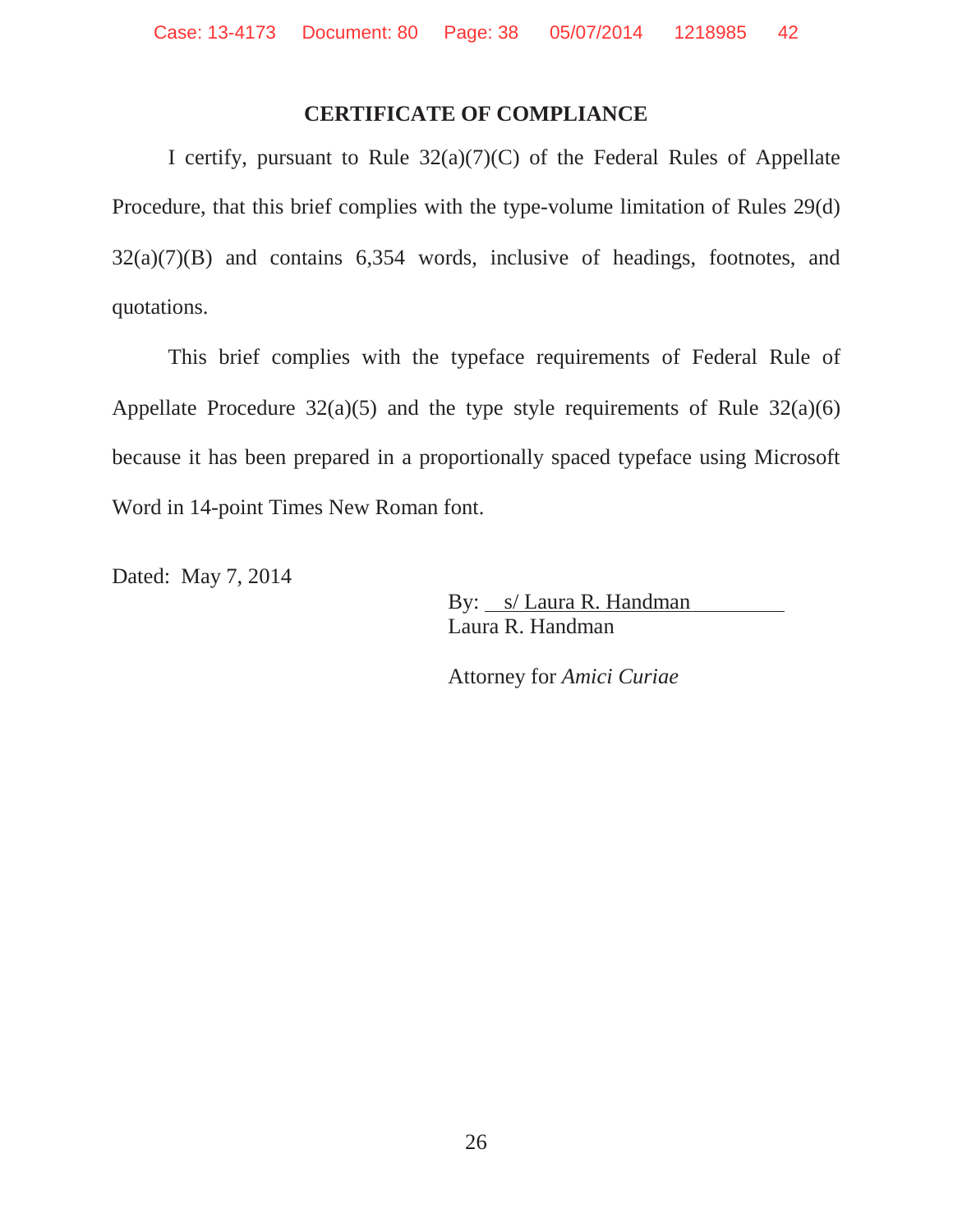#### **ADDENDUM A**

The Association of American Publishers, Inc. ("AAP") is the national trade association of the U.S. book publishing industry. AAP's members include most of the major commercial book publishers in the United States, as well as smaller and nonprofit publishers, university presses and scholarly societies. AAP members publish hardcover and paperback books in every field, educational materials for the elementary, secondary, post-secondary and professional markets, scholarly journals, computer software and electronic products and services. The Association represents an industry whose very existence depends upon the free exercise of rights guaranteed by the First Amendment.

Bloomberg L.P. d/b/a Bloomberg News is one of the world's largest newsgathering organizations, comprised of more than 2,500 journalists around the world in more than 120 bureaus. Bloomberg provides business, legal and financial news through the Bloomberg Professional Service, Bloomberg's website and Bloomberg Television.

The Center for Public Integrity is one of the nation's oldest and largest nonpartisan, nonprofit investigative news organizations. Its mission is to serve democracy by revealing abuses of power, corruption and betrayal of public trust by powerful public and private institutions, using the tools of investigative journalism. The Center's editorial staff consists of journalists, FOIA experts, copy editors, researchers, fact-checkers, and data experts who work on the Center's investigative projects and stories.

The Digital Media Law Project ("DMLP") is an unincorporated association hosted by the Berkman Center for Internet & Society at Harvard University. The DMLP is an academic research project that studies legal challenges to independent journalism and provides free legal tools and resources to the public. The DMLP frequently appears as amicus curiae in cases where the application of law will have a significant effect on the use of digital media to inform the public.

The E.W. Scripps Company is a diverse, 131-year-old media enterprise with interests in television stations, newspapers, and local news and information web sites. Upon completion of its purchase of WKBW-TV in Buffalo, the company's portfolio of locally focused media properties will include: 21 TV stations (11 ABC affiliates, three NBC affiliates, two independents and five Azteca Spanish language stations); daily and community newspapers in 13 markets; and the Washington, D.C.-based Scripps Media Center, home of the Scripps Howard News Service.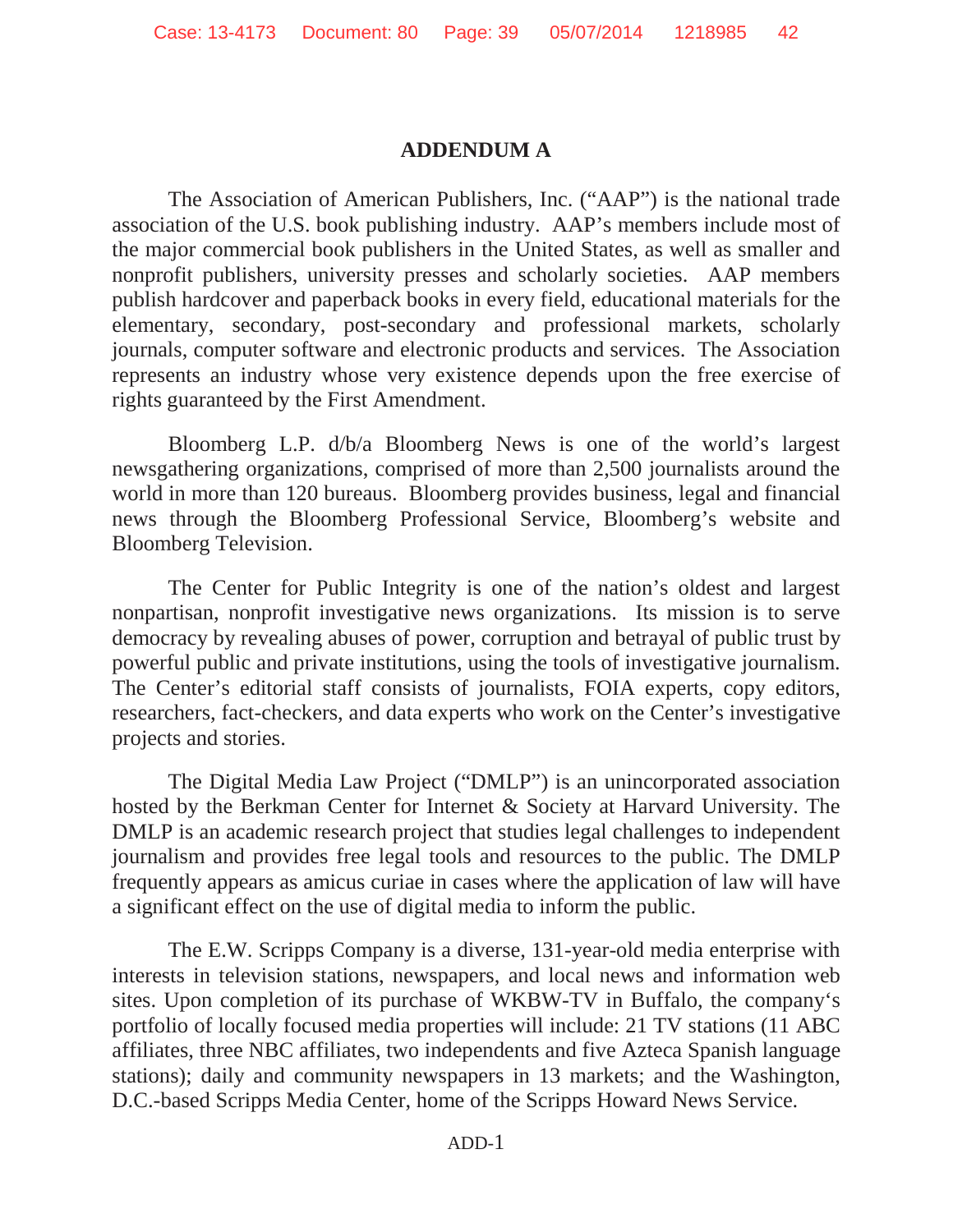Gannett Co., Inc. is an international news and information company that publishes 82 daily newspapers in the United States, including USA TODAY, as well as hundreds of non-daily publications. In broadcasting, the company operates 23 television stations in the U.S. with a market reach of more than 21 million households. Each of Gannett's daily newspapers and TV stations operates Internet sites offering news and advertising that is customized for the market served and integrated with its publishing or broadcasting operations.

The Media Law Resource Center, Inc. (MLRC) is a non-profit professional association for content providers in all media, and for their defense lawyers, providing a wide range of resources on media and content law, as well as policy issues. These include news and analysis of legal, legislative and regulatory developments; litigation resources and practice guides; and national and international media law conferences and meetings.

The National Press Photographers Association ("NPPA") is a  $501(c)(6)$ nonprofit organization dedicated to the advancement of visual journalism in its creation, editing and distribution. NPPA's almost 7,000 members include television and still photographers, editors, students and representatives of businesses that serve the photojournalism industry. Since its founding in 1946, the NPPA has vigorously promoted the constitutional rights of journalists as well as freedom of the press in all its forms, especially as it relates to photojournalism.

National Public Radio, Inc. ("NPR") is a District of Columbia nonprofit membership corporation. It produces and distributes its radio programming through, and provides trade association services to, nearly 800 public radio member stations located throughout the United States and in many U.S. territories. NPR's award-winning programs include Morning Edition, and All Things Considered, and serve a growing broadcast audience of over 23 million Americans weekly. NPR also distributes its broadcast programming online, in foreign countries, through satellite, and to U.S. Military installations via the American Forces Radio and Television Service.

NBCUniversal Media, LLC ("NBC") is one of the world's leading media and entertainment companies in the development, production and marketing of news, entertainment and information to a global audience. Among other businesses, NBC owns and operates the NBC television network, the Spanishlanguage television network Telemundo, NBC News, news and cable networks including MSNBC and CNBC, and owned-and-operated television stations that produce substantial amounts of local news, sports and public affairs programming.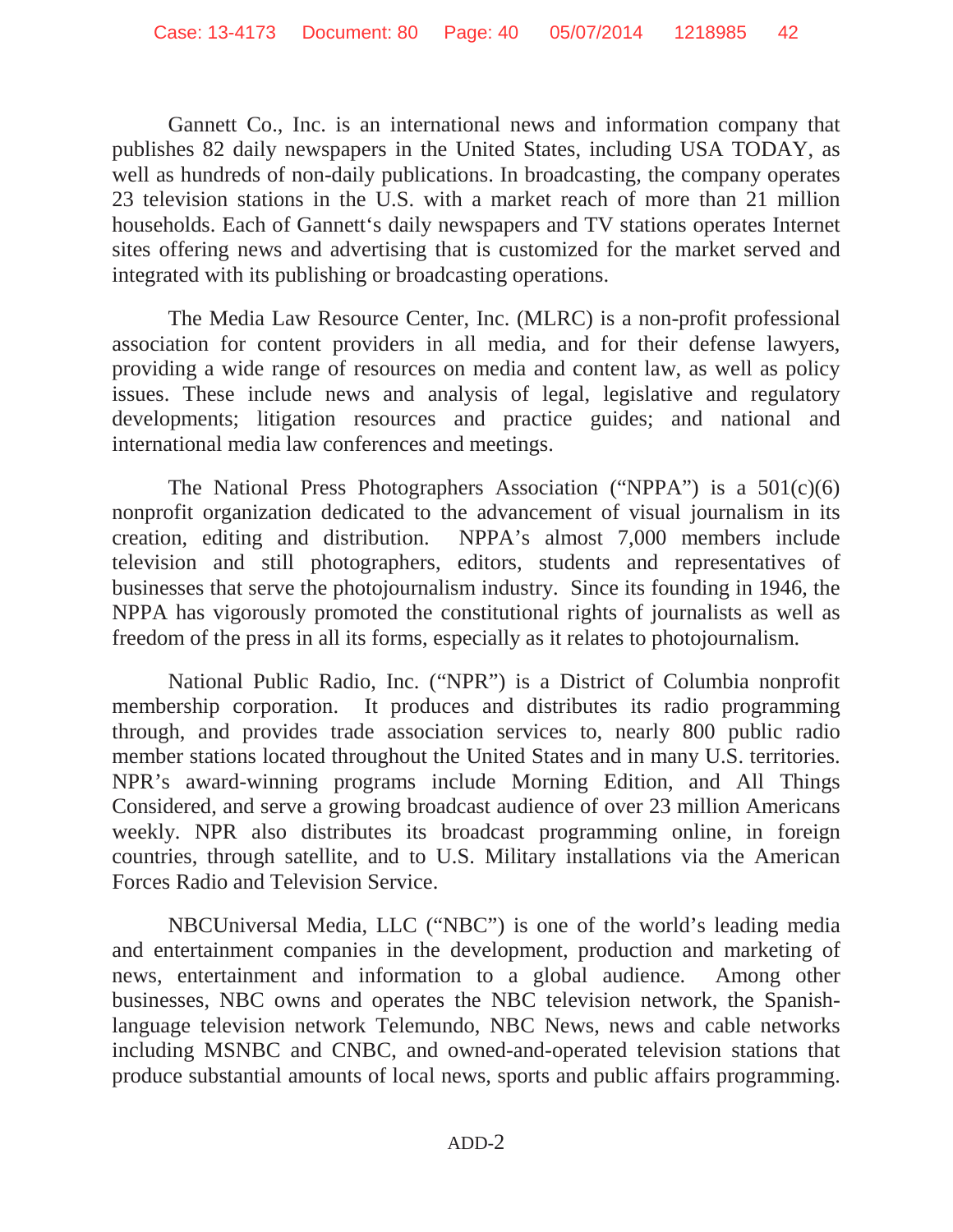NBC produces the "Today" show, "NBC Nightly News with Brian Williams," "Dateline NBC" and "Meet the Press."

Newspaper Association of America (NAA) is a nonprofit organization representing the interests of more than 2,000 newspapers in the United States and Canada. NAA members account for nearly 90% of the daily newspaper circulation in the United States and a wide range of non-daily newspapers. The Association focuses on the major issues that affect today's newspaper industry, including protecting the ability of the media to provide the public with news and information on matters of public concern.

The New York Times Company is the publisher of The New York Times and the International New York Times and operates nytimes.com and related websites.

The Online News Association ("ONA") is the nation's premier organization of digital journalists. ONA's members include reporters, news writers, editors, producers, designers, photographers and others who produce news for distribution over the Internet and through other digital media, as well as academics and others interested in the development of online journalism. ONA is dedicated to advancing the interests of online journalists and the public, generally, by encouraging editorial integrity, editorial independence, journalistic excellence, freedom of expression, and freedom of access.

The Reporters Committee for Freedom of the Press is a voluntary, unincorporated association of reporters and editors that works to defend the First Amendment rights and freedom of information interests of the news media. The Reporters Committee has provided representation, guidance and research in First Amendment and Freedom of Information Act litigation since 1970.

Reuters is the world's largest independent international news agency, reaching more than a billion people every day. Its coverage includes international politics, business, sports and entertainment; Reuters also publishes market data and intelligence to global business and finance consumers.

The Society of Professional Journalists ("SPJ") is dedicated to improving and protecting journalism. It is the nation's largest and most broad-based journalism organization, dedicated to encouraging the free practice of journalism and stimulating high standards of ethical behavior. Founded in 1909 as Sigma Delta Chi, SPJ promotes the free flow of information vital to a well-informed